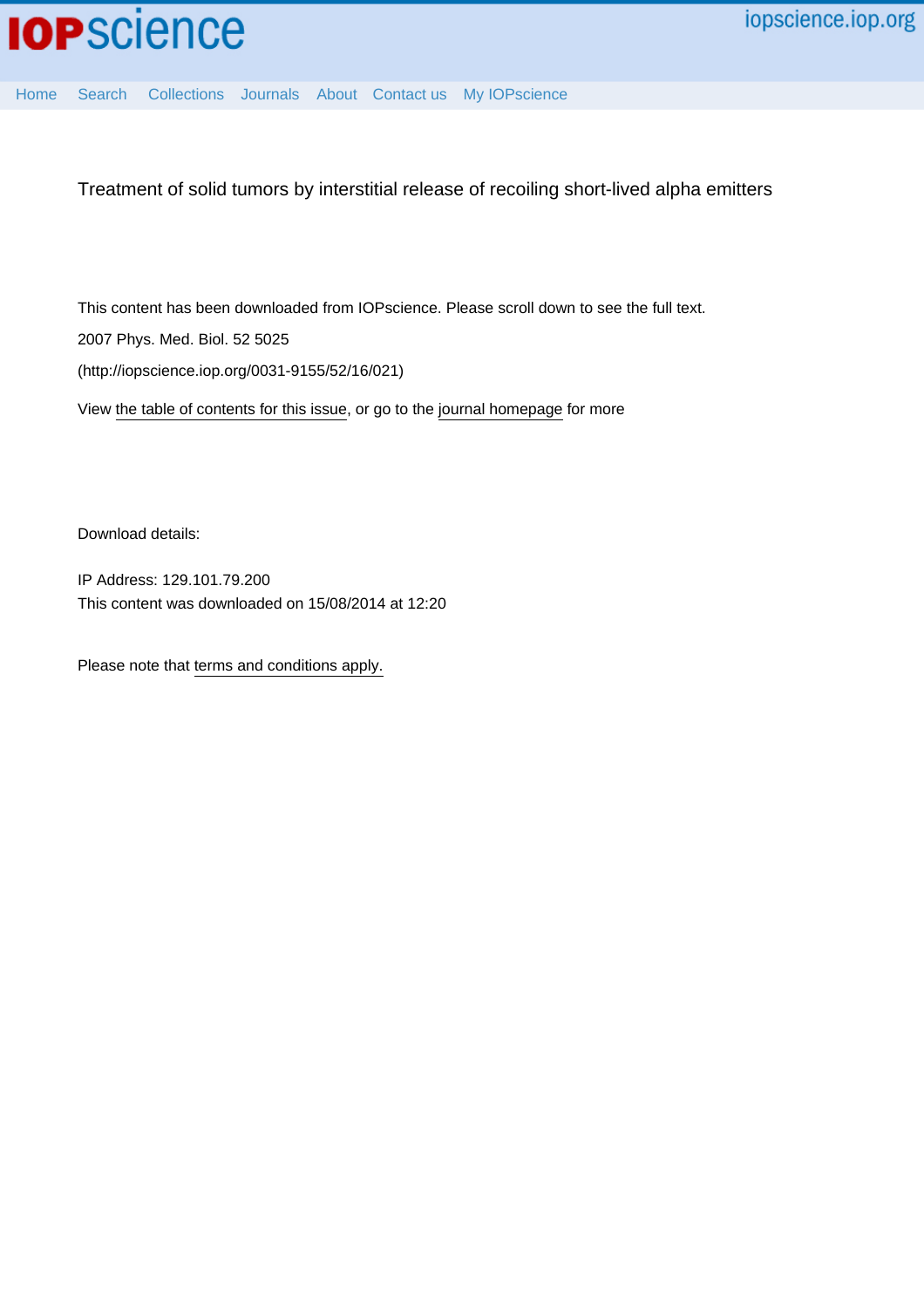# **Treatment of solid tumors by interstitial release of recoiling short-lived alpha emitters**

### $\mathbf{L}$  Arazi<sup>1</sup>, T Cooks<sup>2</sup>, M Schmidt<sup>1</sup>, Y Keisari<sup>2</sup> and I Kelson<sup>1</sup>

<sup>1</sup> School of Physics and Astronomy, Raymond and Beverly Sackler Faculty of Exact Sciences, Tel Aviv University, Tel Aviv 69978, Israel

<sup>2</sup> Department of Human Microbiology, Sackler Faculty of Medicine, Tel Aviv University, Tel Aviv 69978, Israel

E-mail: [kelson@post.tau.ac.il](mailto:kelson@post.tau.ac.il)

Received 1 May 2007, in final form 23 June 2007 Published 1 August 2007 Online at [stacks.iop.org/PMB/52/5025](http://stacks.iop.org/PMB/52/5025)

#### **Abstract**

A new method utilizing alpha particles to treat solid tumors is presented. Tumors are treated with interstitial radioactive sources which continually release short-lived alpha emitting atoms from their surface. The atoms disperse inside the tumor, delivering a high dose through their alpha decays. We implement this scheme using thin wire sources impregnated with 224Ra, which release by recoil  $^{220}$ Rn,  $^{216}$ Po and  $^{212}$ Pb atoms. This work aims to demonstrate the feasibility of our method by measuring the activity patterns of the released radionuclides in experimental tumors. Sources carrying <sup>224</sup>Ra activities in the range 10–130 kBq were used in experiments on murine squamous cell carcinoma tumors. These included gamma spectroscopy of the dissected tumors and major organs, Fuji-plate autoradiography of histological tumor sections and tissue damage detection by Hematoxylin-Eosin staining. The measurements focused on <sup>212</sup>Pb and <sup>212</sup>Bi. The <sup>220</sup>Rn/<sup>216</sup>Po distribution was treated theoretically using a simple diffusion model. A simplified scheme was used to convert measured <sup>212</sup>Pb activities to absorbed dose estimates. Both physical and histological measurements confirmed the formation of a 5–7 mm diameter necrotic region receiving a therapeutic alpha-particle dose around the source. The necrotic regions shape closely corresponded to the measured activity patterns. 212Pb was found to leave the tumor through the blood at a rate which decreased with tumor mass. Our results suggest that the proposed method, termed DART (diffusing alpha-emitters radiation therapy), may potentially be useful for the treatment of human patients.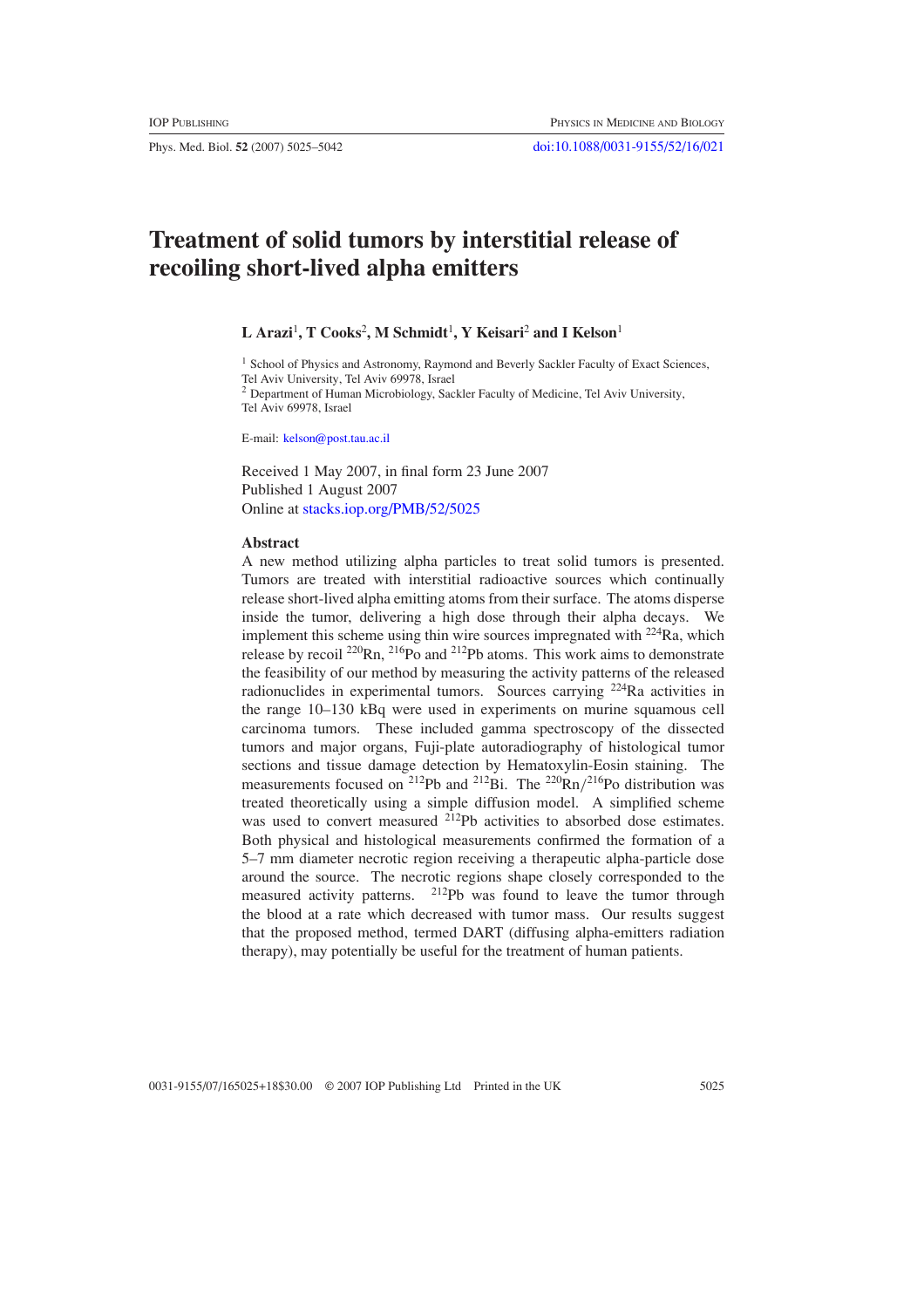### **1. Introduction**

The efficacy of alpha particles against cancer cells is well established. Typically, only a few alpha particle hits to the cell nucleus are required to inactivate its proliferative capability (Hall [2000](#page-17-0), Larsen *et al* [1998](#page-17-0), Macklis *et al* [1992,](#page-17-0) Rotmensch *et al* [1989](#page-18-0)). In addition, compared to photons or electrons, the effect of alpha radiation is significantly less sensitive to the cell oxygenation state and position in the cell cycle (Hall [2000](#page-17-0)). The short range of alpha particles in tissue (40–90  $\mu$ m) ensures that cells lying outside of the targeted region are spared. However, it also requires that the alpha emitting atoms are brought to the immediate vicinity of the target cancer cells, or be otherwise ineffective.

Work on the therapeutic utilization of alpha particles in the treatment of cancer has focused, in the last two decades, on targeted alpha therapy, recently reaching clinical trials. This includes a completed phase I trial for the treatment of bone metastases with 223Ra (Nilsson *et al* [2005](#page-17-0)) and completed or ongoing alpha-radioimmunotherapy (*α*-RIT) trials, involving monoclonal antibodies or peptides labeled with <sup>213</sup>Bi or <sup>211</sup>At, for myeloid leukemia (Jurcic [2005\)](#page-17-0), melanoma (Allen [2006](#page-17-0)), lymphoma (Schmidt *et al* [2004\)](#page-18-0) and glioma (Kneifel 2006, Zalutsky [2005](#page-18-0)). Systemic *α*-RIT is generally considered to be best suited for treating isolated cells, small cell clusters and micrometastases, rather than solid tumors (Allen [2006,](#page-17-0) Couturier *et al* [2005](#page-17-0), Kennel *et al* [1999](#page-17-0), Mulford *et al* [2005](#page-17-0), Zalutsky [2006\)](#page-18-0). This is largely because of physical barriers in solid tumors (such as the elevated interstitial fluid pressure), which preclude efficient extravasation and further dispersion of the labeled targeting vectors throughout the tumor mass, leading, because of the short range of alpha particles, to highly irregular dose distributions (Christiansen and Rajasekaran [2004,](#page-17-0) Jain and Baxter [1988,](#page-17-0) Jain [1999](#page-17-0), Larsen and Bruland [1998\)](#page-17-0). Direct intratumoral injection of the labeled vectors can assist in bypassing such barriers, primarily those associated with the endothelium (Christiansen and Rajasekaran [2004\)](#page-17-0). In particular, intralesional injection of monoclonal antibodies labeled with  $^{213}$ Bi was shown to be effective in regressing melanoma lesions in both preclinical and clinical studies (Allen *et al* [2001](#page-17-0), [2005\)](#page-17-0).

In this paper we present a different and, in a sense, simpler approach for the application of alpha particles against solid tumors. The basic idea—here implemented using the  $^{224}$ Ra decay chain—is to insert into the tumor a number of specially prepared radioactive sources, *which continually release short-lived alpha emitting atoms from their surface*. These atoms spread within the tumor by the combined effects of diffusion and convection (vascular and possibly interstitial), forming a region of tumor cell destruction, where a lethal dose is delivered through their alpha decays. Since, as in direct intratumoral injection, the alpha emitters begin their journey in the cellular space, rather than being conjugated to macromolecules that arrive at the tumor in the blood, and since no molecular targeting mechanism is involved, their subsequent distribution throughout the tumor may be expected to be less affected by the obstacles that hinder systemic *α*-RIT.

To be therapeutically relevant for the treatment of solid tumors, cell destruction must extend continuously a few millimeters from the source, two orders of magnitude larger than the alpha particle range in tissue. If this is the case, tumors may be treated by deploying a finite number of sources at a typical spacing of a few millimeters—much as in photon-based brachytherapy.

The aim of this paper is two-fold: first, to introduce the suggested concept and describe the practical means for its implementation; second, to demonstrate that the alpha emitting atoms released by the source indeed migrate to considerable distances within the tumor and lead to cell destruction over a region of several millimeters.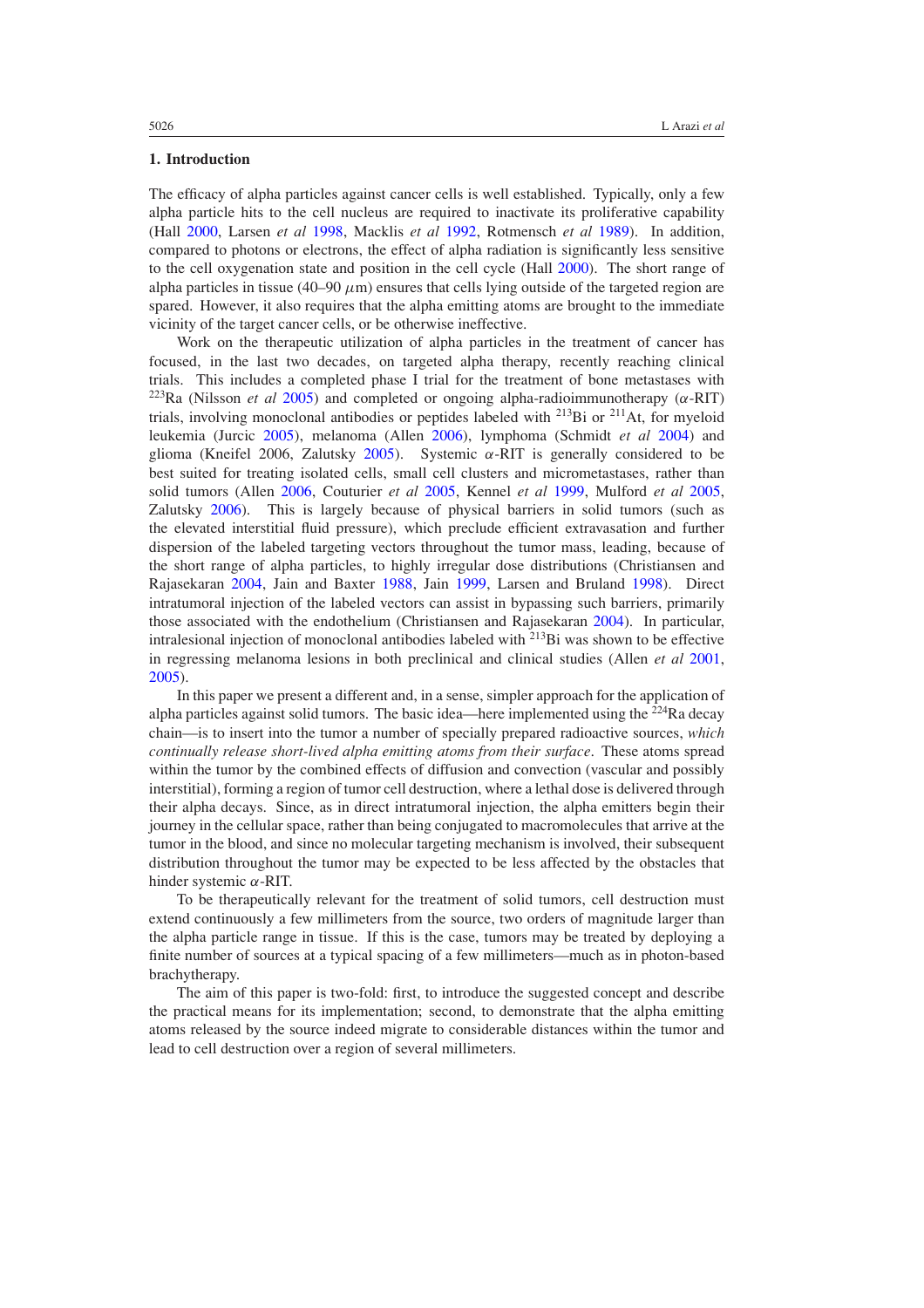

**Figure 1.** The <sup>224</sup>Ra decay chain.

We begin by describing the <sup>224</sup>Ra decay chain and its utilization and continue by outlining the source preparation and characterization procedures. We next discuss the dispersion of  $^{224}$ Ra progeny throughout the tumor mass. The released radionuclides migration is treated by both theoretical and experimental techniques. A simplified scheme for estimating the absorbed dose is also presented. The experimental work reported herein focused on one particular model murine squamous cell carcinoma (SCC) derived from the SQ2 cell line (Blank *et al* [2004\)](#page-17-0). Due to the underlying principle of our method, we call it DART—diffusing alpha-emitters radiation therapy.

#### **2. The DART source**

#### *2.1. Alpha emitters release mechanism*

The diffusing atoms are released from the source by recoil: when a radioactive atom emits an alpha particle in one direction (with energy of  $6-9 \text{ MeV}$ ), its daughter atom recoils in the opposite direction with a kinetic energy of about 100–170 keV. This energy is sufficiently large for the recoiling atom to traverse 10–20 nm in most solid materials. Thus, the source consists of parent alpha emitting atoms embedded closely below its surface, at a depth that prevents them from entering the tumor themselves, but allows considerable release of their recoiling daughters. These continually recoil into the tumor at a rate which decays exponentially with the parent isotope half-life.

# *2.2. The 224Ra decay chain*

To implement our idea, we chose the alpha decay chain beginning with 224Ra (figure 1). The source—a thin conducting wire carrying a small activity of  $224Ra$ —is inserted through a fine-gauge needle into the tumor. Once inside the tumor and over a period determined by the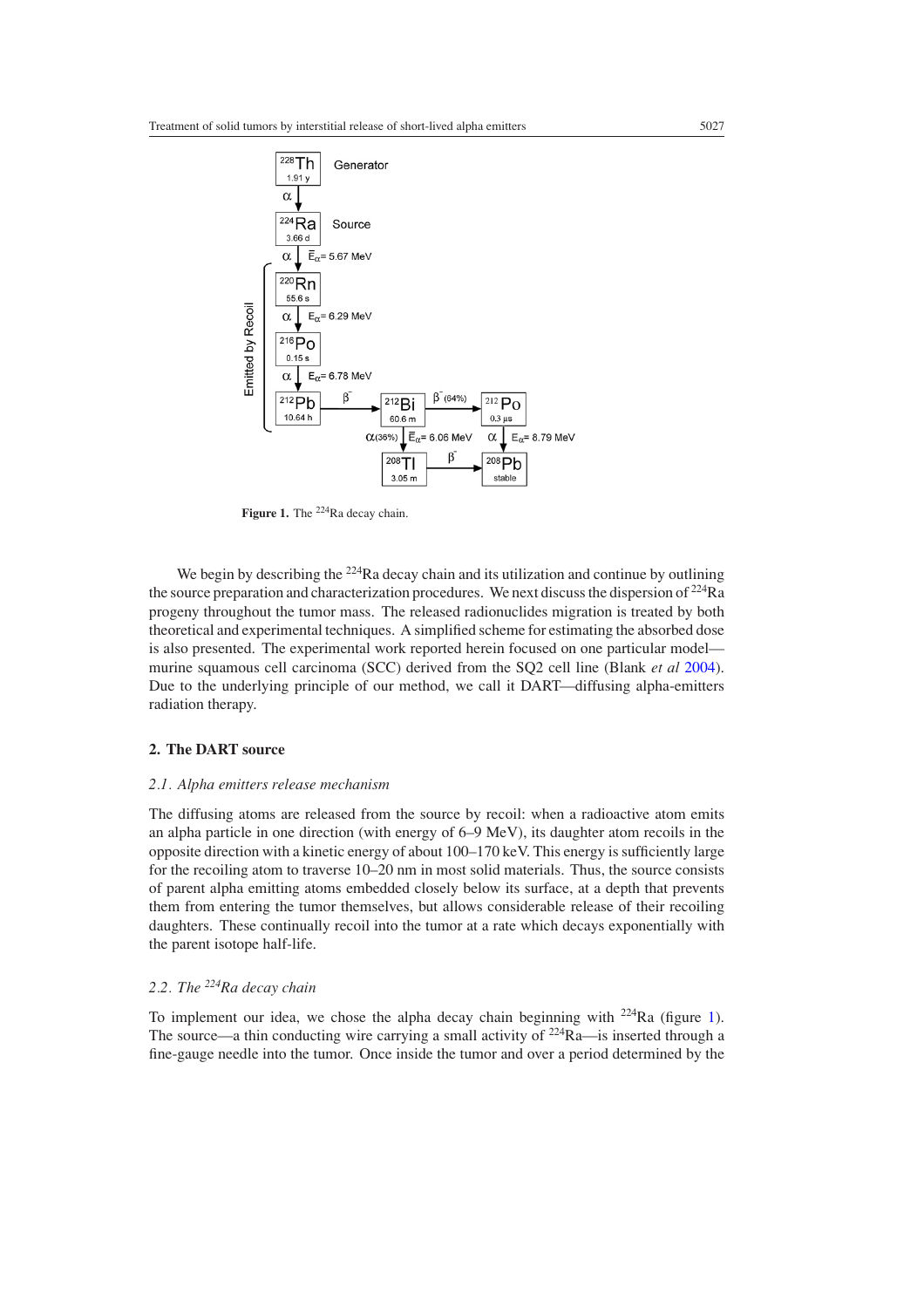

**Figure 2.** Schematic representation of the generator–source setup.

<sup>224</sup>Ra half-life (3.66 d), the source releases, by recoil, <sup>220</sup>Rn (55.6 s half-life), <sup>216</sup>Po (0.15 s half-life) and <sup>212</sup>Pb (10.64 h half-life) atoms, while the remaining atoms of <sup>224</sup>Ra stay below its surface.  $220$ Rn, a noble gas, diffuses in the extra- and intra-cellular space near the source with no chemical interactions, occasionally entering and leaving the porous network of tumoral blood vessels. It contributes two alpha particles through its own decay and through that of its exceedingly short-lived daughter 216Po, which disintegrates essentially at the same point.  $2^{12}Pb$  enters the tumor either by directly recoiling from the source or following the decay of  $^{216}$ Po away from the source, giving rise to a third alpha particle: it beta-decays to  $^{212}$ Bi (60.6 min half-life), which either alpha decays to  $^{208}$ Tl (3.05 min half-life) or beta decays to  $^{212}Po$  (0.3  $\mu$ s half-life), which then alpha decays to stable <sup>208</sup>Pb (Lederer and Shirley [1977\)](#page-17-0).

### *2.3. Source preparation*

As <sup>224</sup>Ra is itself the result of the alpha decay of <sup>228</sup>Th (1.91 y half-life), the production of  $^{224}$ Ra-bearing sources is based on the use of a  $^{228}$ Th generator—a surface covered with a layer containing 228Th, thin enough for substantial release of recoiling 224Ra atoms. The generator–source setup (shown schematically in figure 2) comprises an electrically isolated, air-filled enclosure with the 228Th generator at one end and a conducting wire, which serves as the injected source, at the other. The wire is held at a negative potential relative to the generator, concentrating the electrostatic field lines emerging from the generator surface near its tip. Positive <sup>224</sup>Ra ions recoiling out of the generator, with energies up to ∼100 keV, quickly thermalize by collisions with the air molecules and drift along the field lines to the wire, on whose surface they settle. To protect the highly reactive radium from being removed from the wire once inside the tissue, the wire is subsequently heated to induce radium diffusion away from the surface to a depth of several nanometers, which still allows considerable release of the alpha emitting daughters. The duration of the electrostatic collection stage, dictated by the 3.7 d half-life of  $2^{24}$ Ra, is of the order of a few days.

<sup>228</sup>Th generators were prepared by evaporating a droplet of carrier-free 1M HCl solution containing up to 370 kBq  $^{228}$ ThCl<sub>4</sub> (Isotope Products Laboratories, Burbank, CA, USA), on a hydrophilic 4 cm<sup>2</sup> silicon surface, followed by heating in a vacuum to 800  $°C$ . This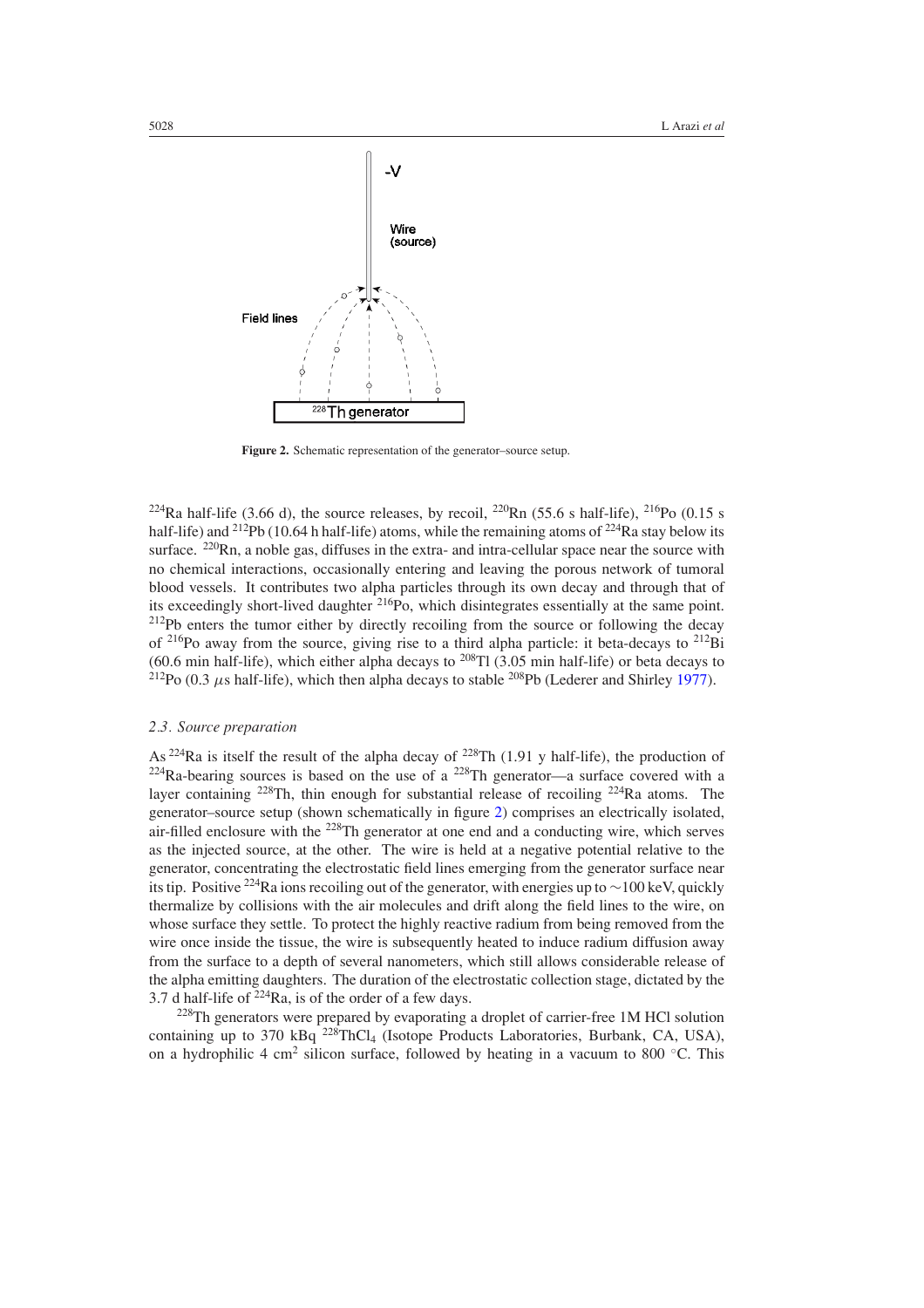yielded <sup>228</sup>Th layers with a <sup>224</sup>Ra desorption probability of 20–30% (i.e., for each decay of <sup>228</sup>Th there was a 20–30% probability that the recoiling <sup>224</sup>Ra atom would leave the surface).  $228$ Th activities were measured by standard solid state alpha particle spectroscopy. The  $224$ Ra desorption probability was found by measuring the buildup of  $^{224}Ra$  on a stainless steel foil placed in proximity to the 228Th generator in a vacuum.

Sources made of 0.3 mm diameter stainless steel acupuncture needles were prepared for the *in vivo* experiments described below according to the above procedure. The typical collection voltage was  $2-3$  kV and the typical distance between the  $228$ Th generator and the wire tip was 5–15 mm, with resulting <sup>224</sup>Ra collection efficiency of ∼95%. Once loaded with <sup>224</sup>Ra the wires were heated in a N<sub>2</sub> atmosphere to 450 °C, characterized by standard alpha spectroscopy and then repeatedly immersed in water and re-measured, until the radium loss to water became acceptably low (typically 1–2% of the source activity). The wires were then cut to their final length of 6 mm.  $^{224}$ Ra activities of sources ranged from 10 to 130 kBq, with  $220$ Rn desorption probabilities of 30–43%.

### **3. 220Rn diffusion—theoretical consideration**

The physical feasibility of DART can be appreciated by considering the diffusion of  $2^{20}Rn$ , which governs the dose distribution related to the first two alpha particles emitted away from the source. Radon's inert nature makes it possible to estimate the dose profile resulting from its migration by a straightforward theoretical model. We assume that the migration of  $^{220}$ Rn is purely diffusive, with a constant effective diffusion coefficient  $D_{\text{Rn}}$  and that all <sup>220</sup>Rn atoms are released from a point source at the origin, whose activity decays exponentially with  $^{224}$ Ra half-life. By solving the time-dependent diffusion equation under these conditions (appendix A), the local activity of  $220$ Rn at any given point can be found for all times. An approximation for the absorbed dose distribution (from source insertion to infinity) is then found by time integration of the local activity, assuming that each decay of  $220$ Rn leads to two alpha particles depositing their energy locally, one contributed by  $^{220}$ Rn and the other by  $^{216}$ Po (this actually gives the local kerma, rather than the absorbed dose, but for the illustrative purpose of this discussion we neglect the difference between two). Since there are no published data for the effective diffusion coefficient of radon in tissue, we used two reference values: the diffusion coefficient of radon in water at 37 °C,  $1.9 \times 10^{-5}$  cm<sup>2</sup> s<sup>-1</sup> (Jahne *et al* [1987\)](#page-17-0), and, following the NRC report on radon in drinking water (NRC [1999\)](#page-17-0), the effective diffusion coefficient of xenon in tissue,  $0.5 \times 10^{-5}$  cm<sup>2</sup> s<sup>-1</sup>.

In what follows, we choose 10 Gy as a reference dose to estimate the size of the region affected by the source (we elaborate on this choice in the discussion section). Figure  $3(a)$  $3(a)$ shows the calculated  $^{220}$ Rn<sup> $/216$ </sup>Po absorbed dose for a point source whose  $^{220}$ Rn release rate at  $t = 0$  is 37 kBq (1  $\mu$ Ci), for the above two values for the effective diffusion coefficient. Taking  $D_{\text{Rn}} = 1.9 \times 10^{-5} \text{ cm}^2 \text{ s}^{-1}$  results in the absorbed dose exceeding 10 Gy up to a radial distance of 2.6 mm from the source, while  $D_{\text{Rn}} = 0.5 \times 10^{-5} \text{ cm}^2 \text{ s}^{-1}$  leads to such a dose up to 1.7 mm away from it. Figure  $3(b)$  $3(b)$  shows the dependence of this distance on the source initial  $^{220}$ Rn release rate, for the same diffusion coefficient values. Note the steep rise of the diameter at extremely low source activities, followed by the much milder slope for higher-activity sources. Keeping in mind that the decay point of <sup>220</sup>Rn is effectively the starting point for the migration of  $2^{12}Pb$  which may further distribute away from the source, this simple calculation demonstrates that the size of the region subject to alpha particle irradiation may indeed be expected to be of the order of millimeters rather than a few dozen microns. An experimental verification of this is given in the next section.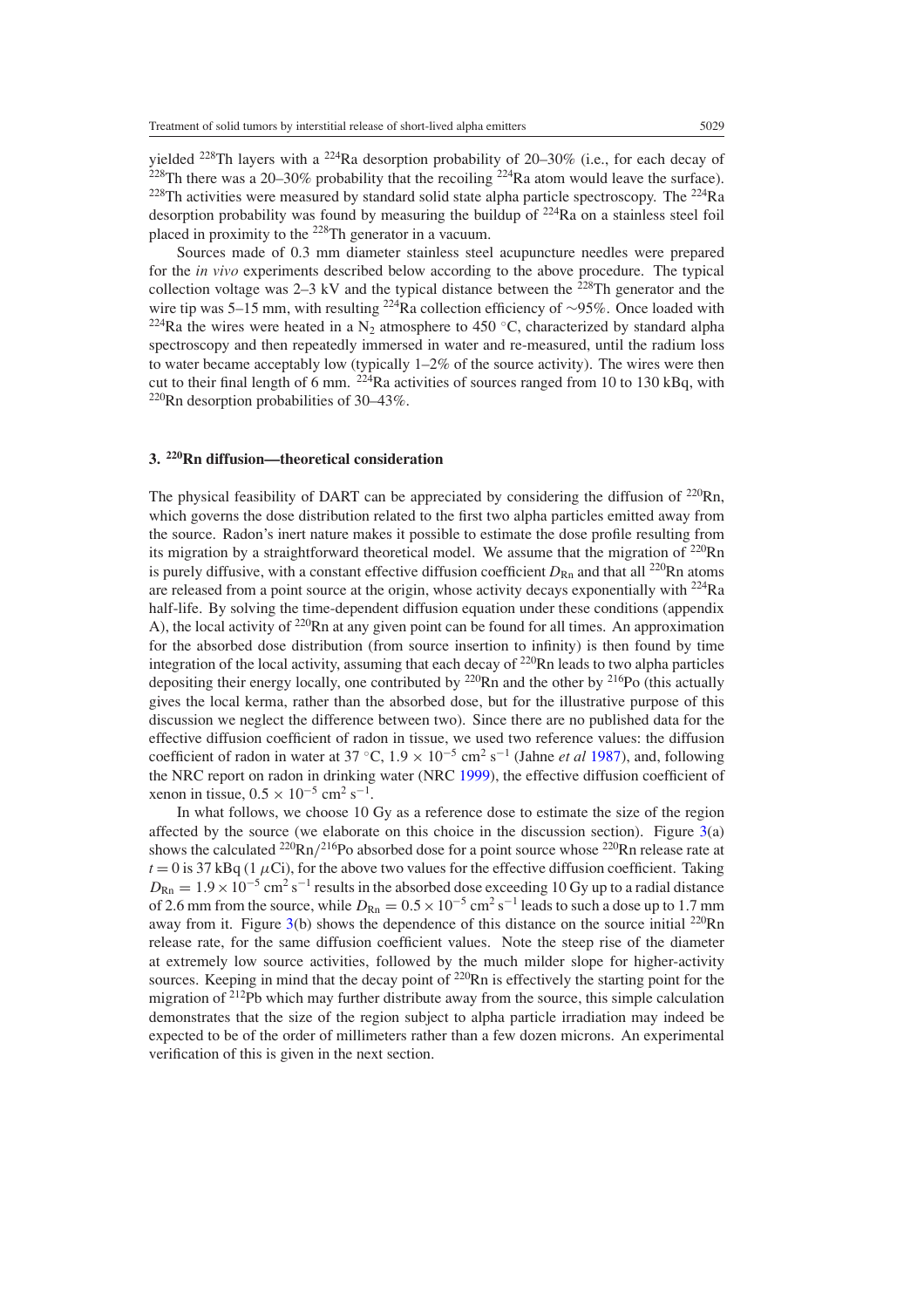<span id="page-6-0"></span>

**Figure 3.** Results of simple diffusion calculations regarding the asymptotic dose delivered by  $\frac{220 \text{ p}}{220 \text{ p}}$  ${}^{0}$ Rn and <sup>216</sup>Po away from a point source at the origin, for two reference values for radon's effective diffusion coefficient. (a) The dependence of the dose on the radial distance from a source releasing 37 kBq <sup>220</sup>Rn at  $t = 0$ . (b) The dependence of the diameter of the region receiving *>*10 Gy asymptotically on the source 220Rn release rate.

# **4.** *In vivo* **measurements of 212Pb***/***212Bi distributions**

### *4.1. General considerations*

The third alpha particle emitted away from the source results from the decay of  $2^{12}Pb$  progeny—  $^{212}$ Bi and  $^{212}$ Po. To estimate this component of the total dose, one must first study the transport of <sup>212</sup>Pb inside the tumor, and then the possible redistribution of <sup>212</sup>Bi relative to <sup>212</sup>Pb.

212Pb, unlike radon, does interact chemically with surrounding molecules, in particular lead-binding proteins (Godwin [2001\)](#page-17-0). Its subsequent redistribution throughout the tumor is governed by the transport of these proteins inside the cells, the extracellular space and the vascular network. 212Pb-labeled proteins (and possibly free 212Pb ions) entering the plasma are either captured by red blood cells or remain available for exchange with the surrounding tissue (Leggett [1993\)](#page-17-0). 212Pb entering viable vascular routes can thus be taken out of the tumor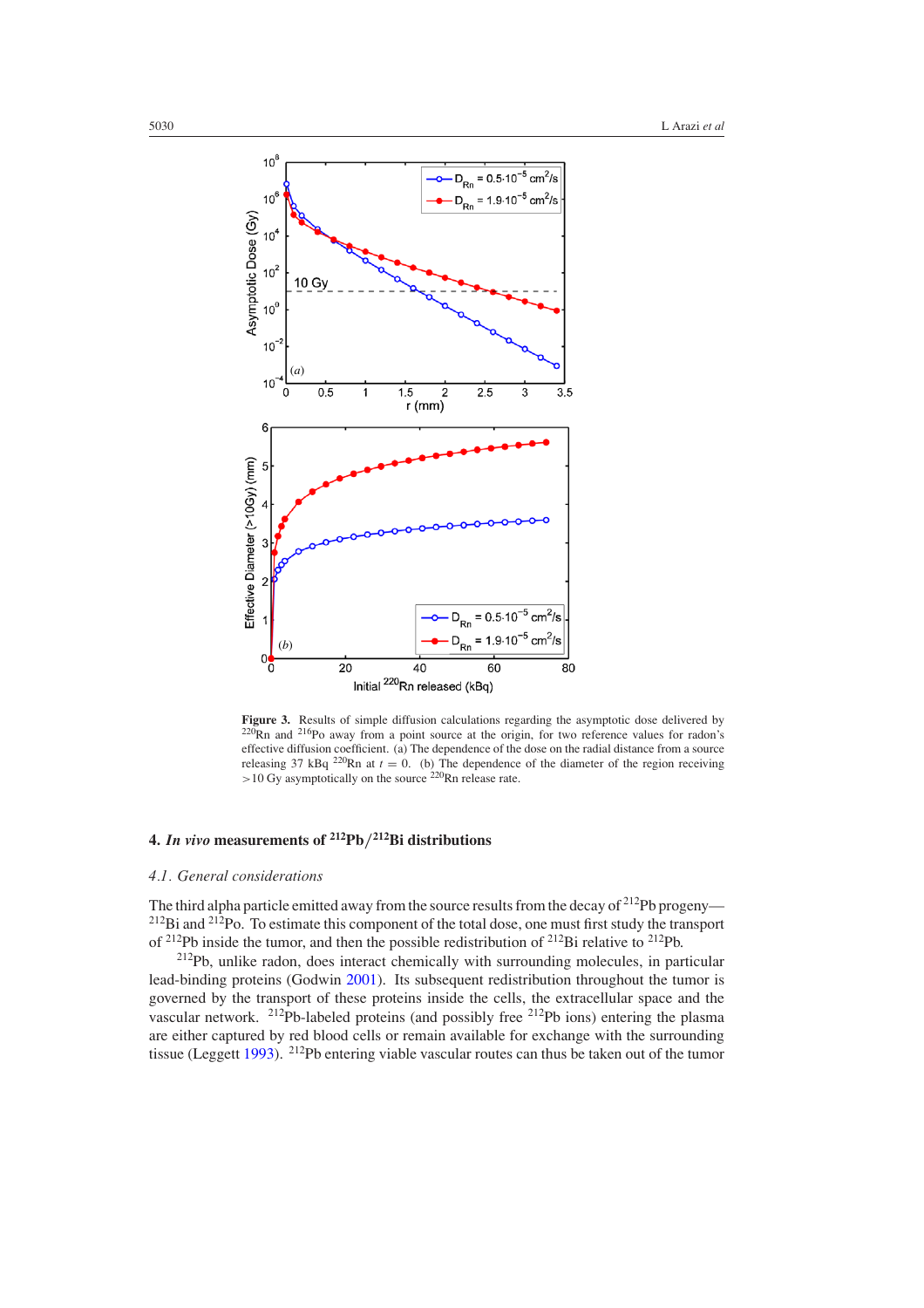and redistribute in various organs. This complicated picture apparently defies quantitative theoretical modeling. However, unlike  $^{220}$ Rn, whose half-life is too short to allow for direct determination of its *in vivo* distribution, the half-life of <sup>212</sup>Pb is conveniently long to enable such measurements. Two experimental methods were implemented to determine <sup>212</sup>Pb spatial distribution inside treated tumors: one utilizing its gamma emissions, the other the alpha emissions of its progeny <sup>212</sup>Bi and <sup>212</sup>Po. Gamma spectroscopy was also used to measure the local <sup>212</sup>Bi/<sup>212</sup>Pb activity ratio inside the tumor, as well as <sup>212</sup>Pb leakage from the tumor and subsequent uptake in various organs.

### *4.2. Experimental tumor model*

*In vivo* measurements of <sup>212</sup>Pb and <sup>212</sup>Bi distributions were performed on murine squamous cell carcinoma (SCC) tumors derived from the SQ2 cell line, originating from a SCC tumor that had developed spontaneously in a male BALB*/*c mouse (Blank *et al* [2004](#page-17-0)). Cells were cultured in DMEM supplemented with 10% fetal calf serum, 2 mM L-glutamine, 100 U ml<sup>-1</sup> penicillin and 100 *µ*g ml−<sup>1</sup> streptomycin (all from Biological Industries, Beit Haemek, Israel). BALB/c male mice  $(8-12$  weeks old) were obtained from the breeding colony of Tel Aviv University, Israel. Animals were inoculated intra-cutaneously with  $5 \times 10^5$  SQ2 cells in 0.2 ml HBSS buffer (Biological industries, Beit Haemek, Israel) into the low lateral side of the back. A single  $^{224}$ Ra-bearing wire source was inserted 7–20 days after tumor cell inoculation, when the tumor average lateral diameter was 6–15 mm. Wire insertion was performed using standard 2.5 mL syringes with 23G needles. The wires were loaded into the needle tip and manipulated into the tumor center by a plunger placed internally along the syringe axis. Animal care and experimentation were carried out in accordance with Tel Aviv University guidelines. All surgical and invasive procedures were held under anesthesia.

# *4.3. 212Pb distribution inside the tumor—tumor dissection experiments*

The most direct method for determining the distribution of  $2^{12}Pb$  inside a treated tumor consists of dissecting the tumor into a large number of small pieces having known masses and measuring them individually by a gamma counter. This simple procedure was performed on 10 SCC tumors, each treated with a single source, when their average lateral diameter was 8–15 mm. Tumors were removed 2–4 days after source insertion, frozen in dry ice with acetone and dissected by surgical blades to ∼2 mm thick vertical slices. Each slice was further cut into 5–15 mg pieces in a manner that preserved the spatial arrangement while avoiding cross contamination of activity, with frequent replacement of blades. The entire ensemble of samples (typically 100–200 pieces) was then measured by a well-type NaI gamma counter (LKB Wallac 1282 CompuGamma, Wallac, Finland) focusing on the 212Pb 239-keV line. Each sample was measured several times over a typical period of  $24-72$  h. Since  $^{224}$ Ra has a 241-keV (4.1%) gamma line, which cannot be separated from the 212Pb 239-keV line (43.6%) with the Wallac detector, the time-dependent data were fitted with a linear combination of two exponentials (with <sup>224</sup>Ra and <sup>212</sup>Pb half-lives) to account for the possible presence of <sup>224</sup>Ra in the sample.

 $2^{12}Pb$  specific activity was found to be highly peaked in the immediate vicinity of the source, falling by about two orders of magnitude over 2–3 mm. Figure [4](#page-8-0) shows the cumulative fraction of  $2^{12}Pb$  as a function of the cumulated mass of tumor cuts (sorted by descending order of <sup>212</sup>Pb specific activity), averaged over the ten tumors dissected. Note that although the majority of  $^{212}Pb$  is found over a few dozen mg, there is a considerable fraction of activity farther away from the source. For example,  $10\%$  of the total <sup>212</sup>Pb activity is found outside of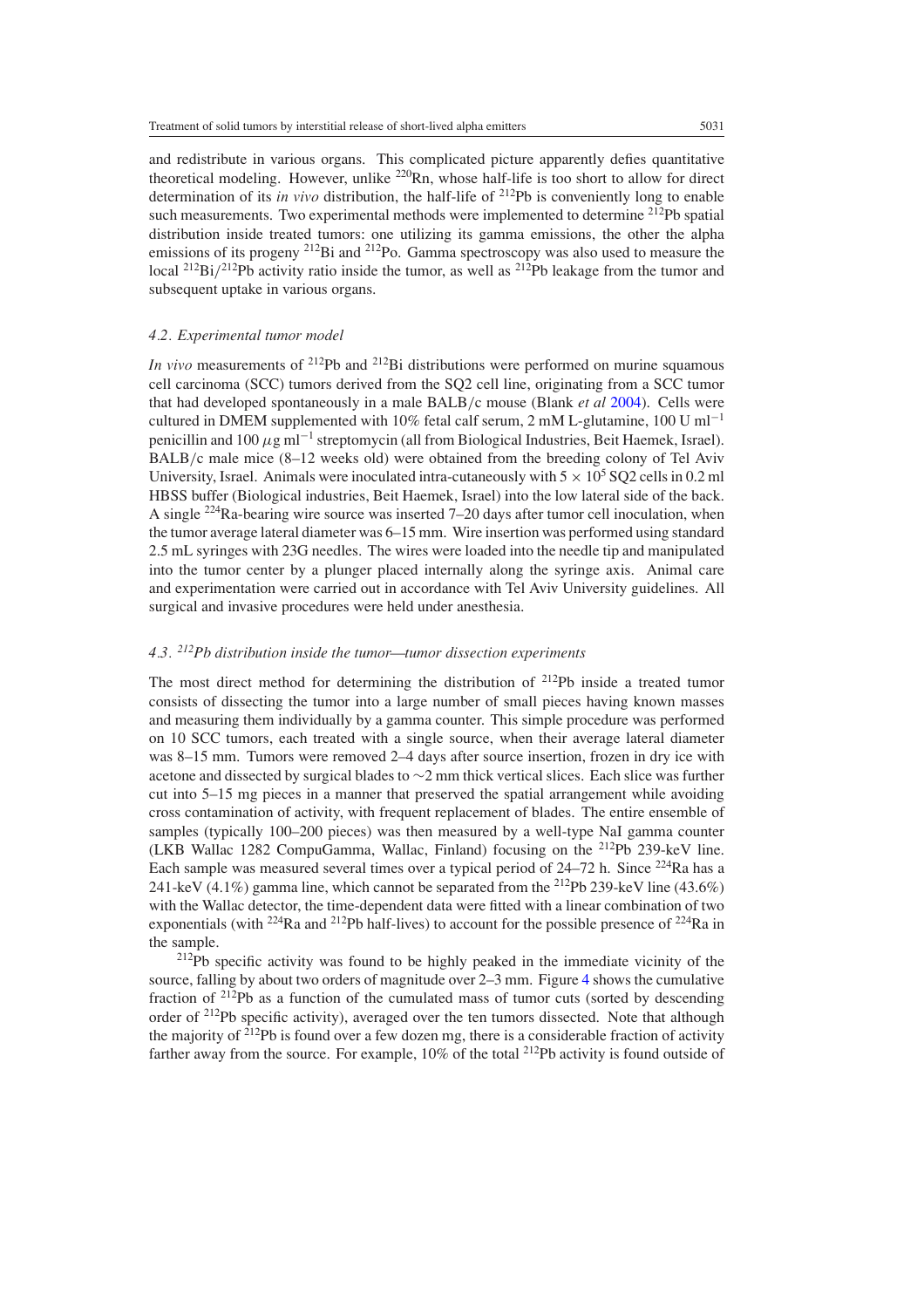<span id="page-8-0"></span>

**Figure 4.** Results of tumor dissection experiments: the cumulative <sup>212</sup>Pb fraction inside the tumor as a function of the cumulative mass of tumor cuts, averaged over 10 SCC tumors dissected. Tumor cuts were sorted by their 212Pb specific activity in descending order. Error bars represent standard deviations.

the central 200 mg region around the source. The typical amount of  $224$ Ra activity found in the dissected tumors was less than  $1\%$  of the <sup>224</sup>Ra source activity.

# *4.4. 212Bi measurements by gamma spectroscopy*

The possibility of <sup>212</sup>Bi redistribution relative to <sup>212</sup>Pb was studied on a macroscopic scale by gamma spectroscopy. The local activity ratio of  $^{212}Bi$  and  $^{212}Pb$  was evaluated for a series of 20–50 mg ( $n = 15$ ) and 100–200 mg ( $n = 11$ ) tumor cuts taken from three tumors treated with a single source, using a high resolution intrinsic germanium detector. The measurements, performed during the first 1–5 h after tumor removal (2–3 days after source insertion), used the characteristic gammas of  $^{212}Bi-727$  keV— and of its short-lived daughter  $^{208}Ti-277$  keV, 583 keV, 860 keV and 2615 keV. Each sample was measured 3–5 times for several minutes, at typical 1 h intervals. The time-dependent data were subsequently fitted with two exponentials (with 212Pb and 212Bi half-lives), yielding an estimate of the initial 212Bi*/*212Pb activity ratio. For the small tumor cuts (20–50 mg), the estimated 212Bi*/*212Pb activity ratio at the time of tumor removal was  $1.03 \pm 0.15$  (range 0.84–1.33) and for the larger cuts (100–200 mg)  $-0.98 \pm 0.08$  (range 0.86–1.10). Both results are very close to 1.01, the theoretical value when the isotopes are in secular equilibrium driven by  $224$ Ra. Thus,  $212$ Bi redistribution relative to  $212$ Pb can be assumed to be a rather small effect.

# *4.5. 212Pb autoradiography using a Fuji phosphor-imaging plate*

The dissection method has the advantage of providing a straightforward measurement of the average 212Pb activity in each tumor cut. However, the obtained spatial resolution is limited to about 2 mm. A 10-fold increase in resolution can be obtained by performing autoradiography measurements of 212Pb in histological tumor cuts on a Fuji phosphor-imaging plate (Amemiya and Miyahara [1988\)](#page-17-0). Note that rather than directly measuring 212Pb itself, this procedure primarily records the alpha decays of <sup>212</sup>Bi and <sup>212</sup>Po which are generated by and are in local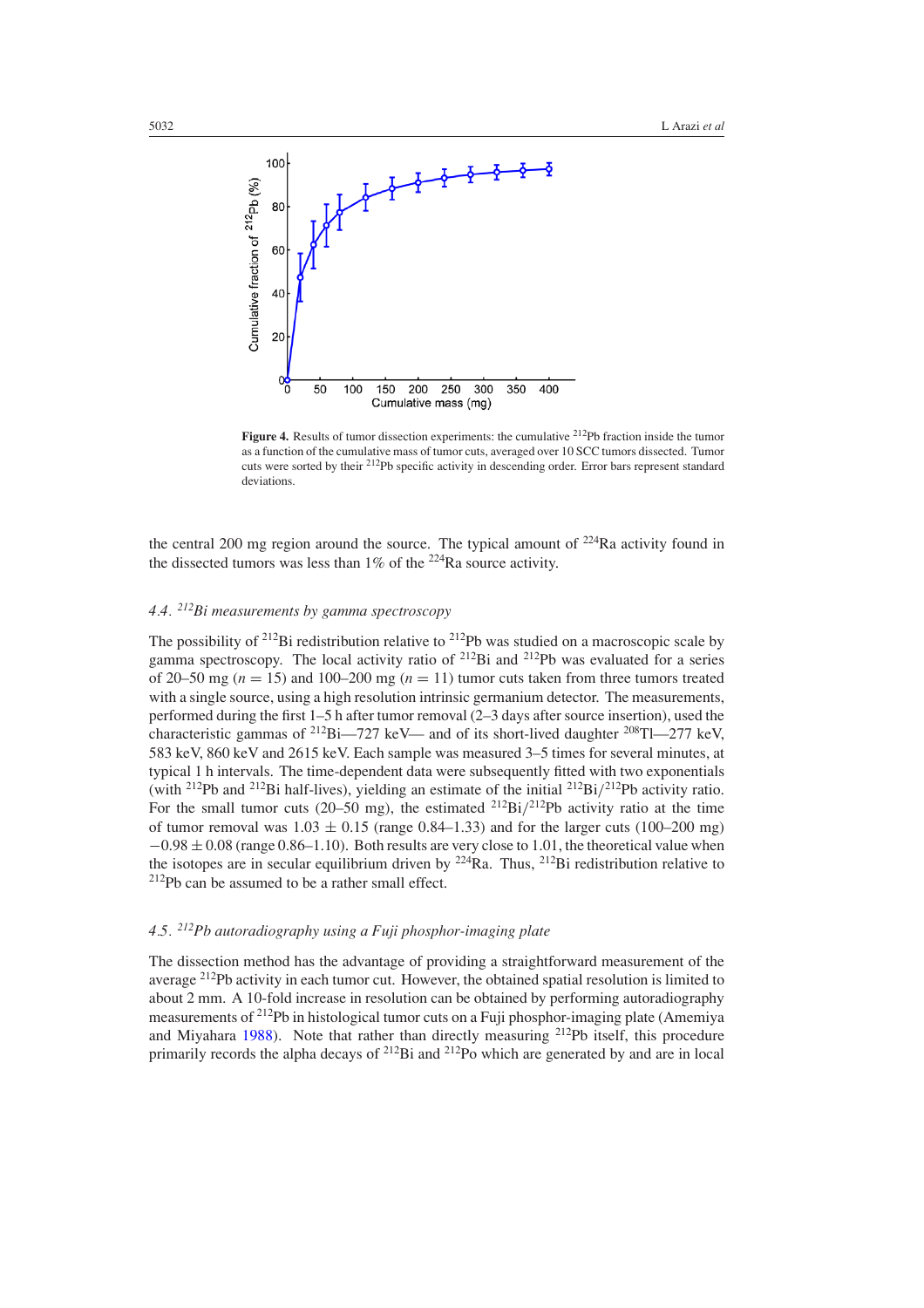secular equilibrium with  $^{212}Pb$ , with only a minor contribution coming from the beta decays of  $^{212}Pb$ .

In the experiments, ten SCC tumors were treated with a single source upon reaching a size of 6–15 mm. 2–7 days later the tumors were excised and the source removed. Excised tumors were placed in 4% formaldehyde for varying durations (overnight, 24, 36 or 48 h). The preserved specimens were processed and embedded in paraffin following standard procedures. Histological sections (5 or 10  $\mu$ m) were cut using a Leica RM2055 microtome (Leica, Nussloch, Germany) and placed on glass slides. The slides were then laid on a Fuji imaging plate (BAS-TR2040S, Fuji Photo Film, Japan) over a 12 *µ*m Mylar foil to prevent direct contact with the plate. Slides were measured twice, first for 2–3 h and then for about 15 h. In some cases a third measurement was performed on the following day. Following each measurement, the plate was scanned by a Fuji FLA-2000 system with a pixel size of either 100 or 200 *µ*m. The specimens were later stained with Hematoxylin-Eosin (H&E) (Surgipath, Richmond, IL, USA) for tissue damage detection, to be correlated with the activity distribution measurements.

The images produced by scanning the imaging plate are a convolution of the actual activity patterns in the histological samples and the point spread function (PSF) of the plate (Bourgeois *et al* [1994,](#page-17-0) Kiss *et al* [2002](#page-17-0)). This results in some spreading, which can be corrected by applying deconvolution algorithms which usually require knowledge of the PSF. In our case, the recorded pattern was deconvoluted by applying the Lucy–Richardson algorithm (Lucy [1974,](#page-17-0) Richardson [1972](#page-17-0)) supplied in MATLAB's image processing toolbox. The procedure relied on separate measurements of the imaging plate PSF, using a point-like <sup>212</sup>Pb sample. Consecutive measurements of a given section were used to estimate the 224Ra*/*212Pb activity ratio in the histological sample by a dual-exponent fit. The deconvoluted image was converted pixel-wise to local 212Pb activity (at the time the measurement began) using 212Pb calibration samples of known activities measured concurrently with the histological sections. The local  $212Pb$  activity at the time of tumor removal was evaluated by back-extrapolation using the estimated  $^{224}Ra/^{212}Pb$  ratio rather than assuming pure  $^{212}Pb$  temporal behavior.

Analysis of the recorded images showed that the migration of  $^{212}Pb$  inside the tumor (for sources placed near its center) was not isotropic, but anisotropy effects were generally not very large. 212Pb activities were sharply peaked near the insertion point of the source, with considerable local activities extending over a region of several millimeters. In many cases the activity pattern appeared to spread towards the tumors periphery. *The observed activity patterns were consistent in neighboring sections and did not depend on the direction of the cutting procedure or the orientation of the section on the imaging plate*. The 224Ra activity detected in the measured samples, 24–48 h after tumor removal, was typically a few per cent of the measured <sup>212</sup>Pb activity. The corresponding <sup>224</sup>Ra $/2^{12}$ Pb activity ratio at the time of tumor removal was about 1% or less, the same as in the tumor dissection experiments.

### *4.6. The 212Bi/212Po absorbed dose calculation*

To obtain a rough estimate of the local dose contributed by the alpha decays of 212Bi and  $2^{12}$ Po from source insertion until any given time (in particular, tumor removal or infinity), we adopted a simplified approach based on the following assumptions: (1) the biological settings affecting the diffusing atoms migration remain unchanged during the treatment; (2) the  $^{212}Pb$ time dependence at any tumor point does not depend on its distance from the source; (3)  $^{212}$ Bi and 212Pb are identically distributed.

With this set of assumptions, one can estimate the local <sup>212</sup>Pb activity at all times,  $\Gamma_{\text{Pb}}^{j}(t)$ (where *j* is an index specifying the tumor cut or 'voxel'), *from a single measurement*  $\Gamma_{\text{Pb}}^{j}(t_r)$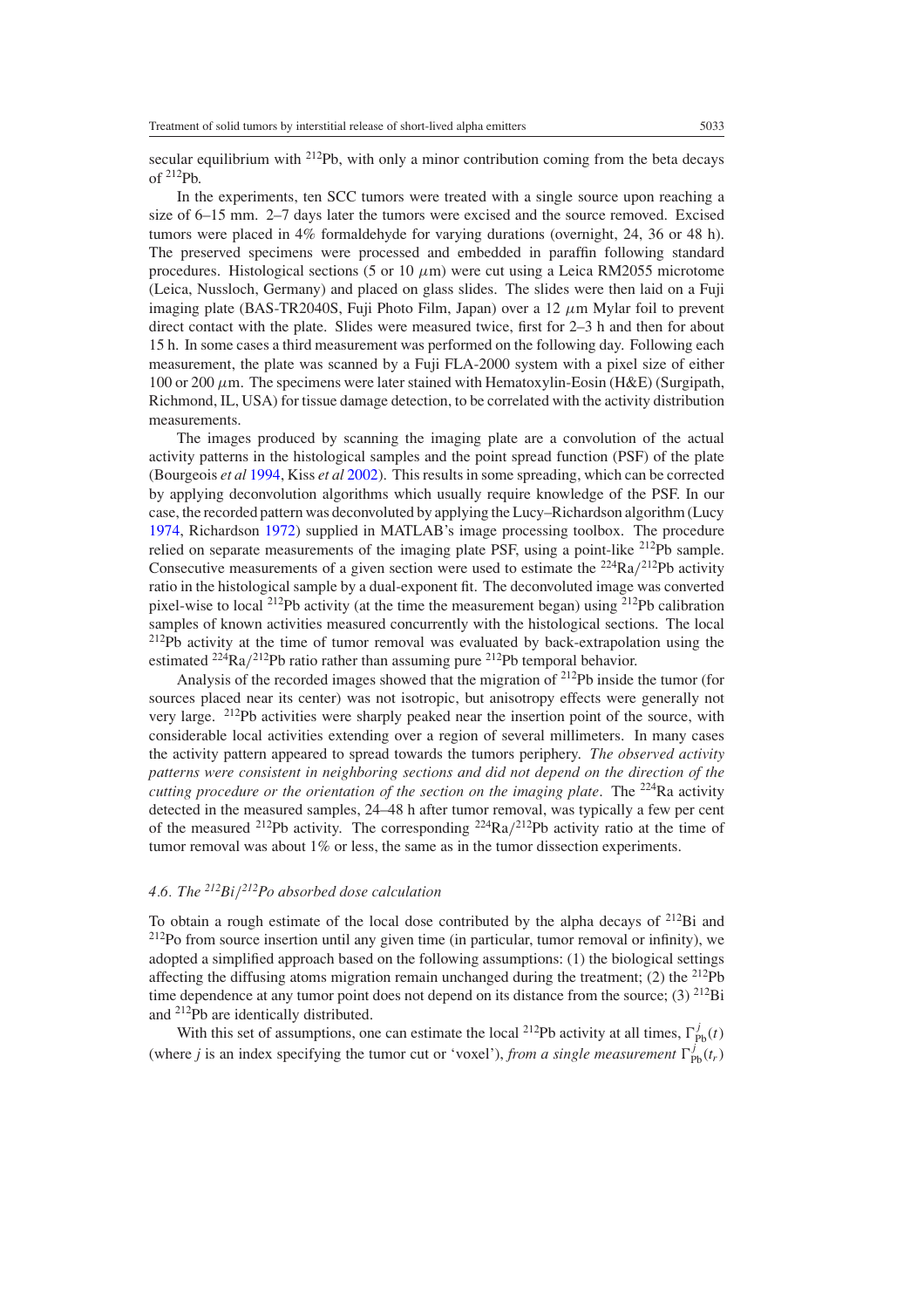

**Figure 5.** Calculated absorbed dose distributions, based on autoradiography measurements with a Fuji phosphor-imaging plate, compared to tissue damage in  $10 \mu m$  H&E-stained histological sections taken from two SCC tumors. The scale refers to the alpha particle dose delivered by  $^{212}Bi$ and 212Po from source insertion until tumor removal (Gy). The dose curves shown; 5, 10, 20, 30 and 50 Gy.

at the time of tumor removal (appendix B). The assumption that 212Bi redistribution can be neglected implies that each <sup>212</sup>Pb decay leads to a single alpha particle (of either <sup>212</sup>Bi or <sup>212</sup>Po) at the same location. Hence, the local absorbed dose (or actually, as noted above, kerma) from source insertion until time *t*, resulting from <sup>212</sup>Bi/<sup>212</sup>Po alpha decays at the volume element *i*. is given by

$$
\text{Dose}_{\text{BiPo}}^j(t) = \frac{E_{\text{BiPo}}}{m_j} \int_0^t \Gamma_{\text{Pb}}^j(t') dt'
$$
 (1)

where  $E_{\text{BiPo}}$  is the average kinetic energy of the alpha particle emitted by either isotopes (7.8 MeV) and  $m<sub>i</sub>$  is the mass of the *j*th tumor element. In the Fuji autoradiography experiments the 'voxel' mass was estimated by arbitrarily assuming a tissue density of 1.05 g cm−<sup>3</sup> , using the pixel area and nominal section thickness to calculate the volume. The absorbed dose was calculated either from source insertion to infinity (asymptotic dose) or from source insertion until tumor removal. Approximate comparison between the estimated absorbed dose and the apparent tissue damage was performed by overlaying the calculated isodose curves of a given histological section on a scaled photograph of the same section (after H&E staining). Figure 5 depicts side by side the measured isodose curves and H&E-staining patterns of representative 10  $\mu$ m histological sections taken from the central region of two treated tumors. The first tumor (a), (b) was treated with a 30 kBq  $^{224}$ Ra source and the second (c), (d) with a 72 kBq  $224$ Ra source.  $220$ Rn desorption probabilities were 38% and 40%, respectively. The tumors were removed 4 and 5 days, respectively, after source insertion. The color-bar gives the scale for the calculated absorbed <sup>212</sup>Bi/<sup>212</sup>Po alpha dose (in Gy) at the time of tumor removal (dose levels higher than 50 Gy are not shown; in the immediate vicinity of the source the dose rises to several thousand Gy). In both tumors necrotic areas are apparent around the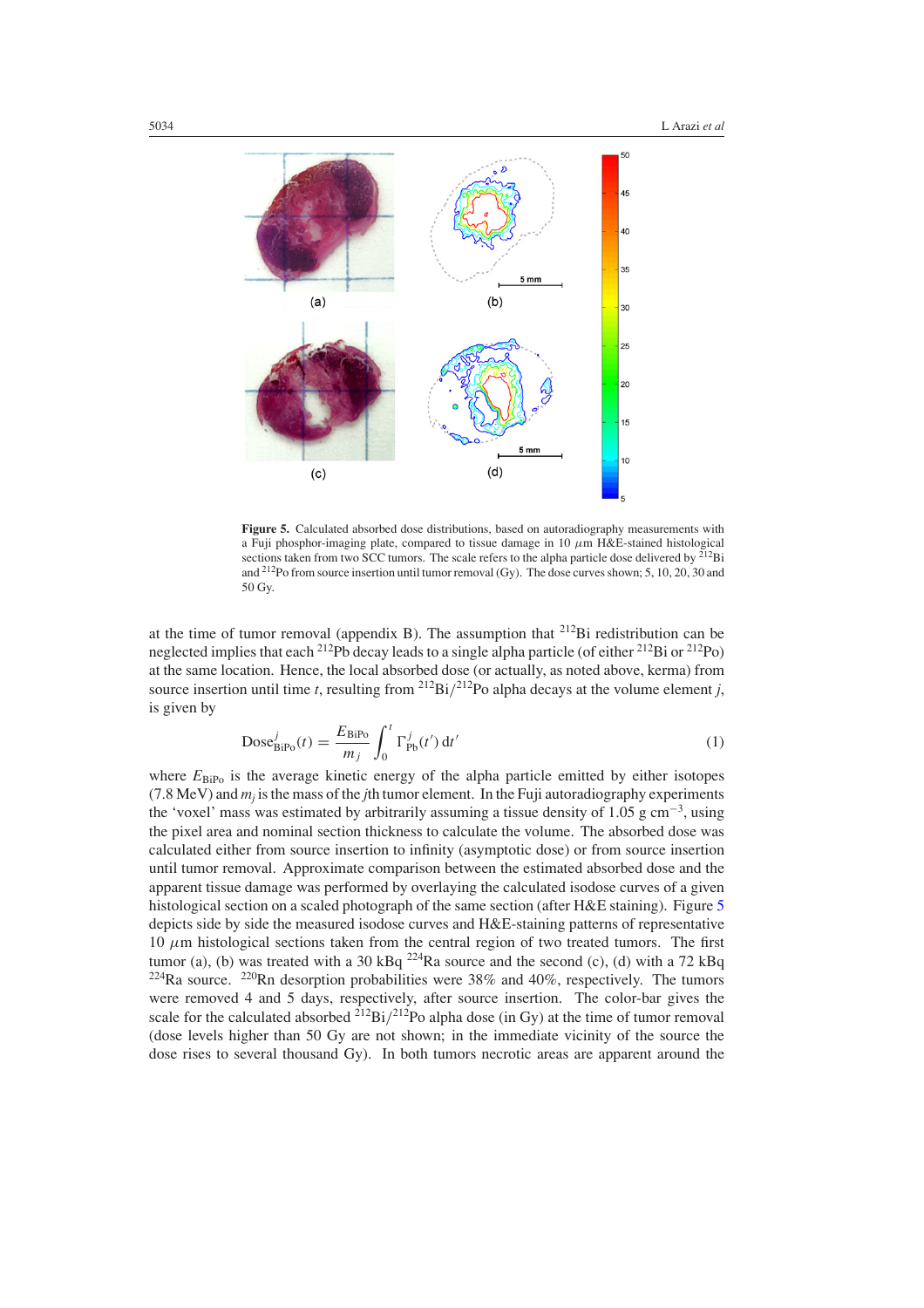<span id="page-11-0"></span>

**Figure 6.** Results of tumor dissection and Fuji autoradiography experiments: dependence of the size of the region exposed to a calculated 212Bi*/*212Po asymptotic dose *>*10 Gy on source activity (initial release rate of  $^{220}$ Rn).

source insertion point (where the calculated dose is maximal). The boundaries of the necrotic regions correspond to less than 1 Gy in the first tumor and about 5 Gy in the second. Similar comparisons performed on sections taken from other tumors (as well as on additional sections taken from the above two tumors) showed that the boundaries of the apparent necrotic regions corresponded to doses ranging from about 1 to 15 Gy. In all cases, there was good visual correspondence between the calculated dose and patterns of necrosis. Finally we note that *no cell damage was observed in the stained histological sections taken from SCC tumors treated with inert wires*.

### *4.7. Size of the affected region*

In both types of  $2^{12}Pb$  distribution measurements we estimated the size (effective diameter) of the region receiving an asymptotic alpha-particle dose exceeding the reference value of 10 Gy. In the tumor dissection experiments, this was done by summing the masses of all cuts for which the calculated asymptotic dose exceeded 10 Gy, assuming that the total mass is spherical and calculating its diameter. In the Fuji autoradiography experiments, we chose a tumor section lying close to the source tip, summed the areas of all pixels for which the calculated asymptotic dose exceeded 10 Gy, assumed the total area was circular and took its diameter.

The effective diameter calculated from the tumor dissection experiments described above is somewhat overestimated, because the procedure involves averaging a steeply descending spatial distribution over ∼2 mm cuboids. The extent of this overestimate was assessed by separate calculations (not shown) which simulated the procedure by dividing the 3D space around a point source releasing diffusing 212Pb atoms into cuboids whose sides were selected randomly from normal distributions representing the experimental ones. It was found that actual effective diameters were smaller by a factor of roughly  $0.85 \pm 0.10$  than those calculated in the simulated dissection procedure. Thus, the effective diameters calculated from the dissection experiments were multiplied by this factor to obtain more realistic estimates.

Figure 6 summarizes the results from both tumor dissection and Fuji autoradiography experiments. The effective diameter dependence on the source activity is qualitatively similar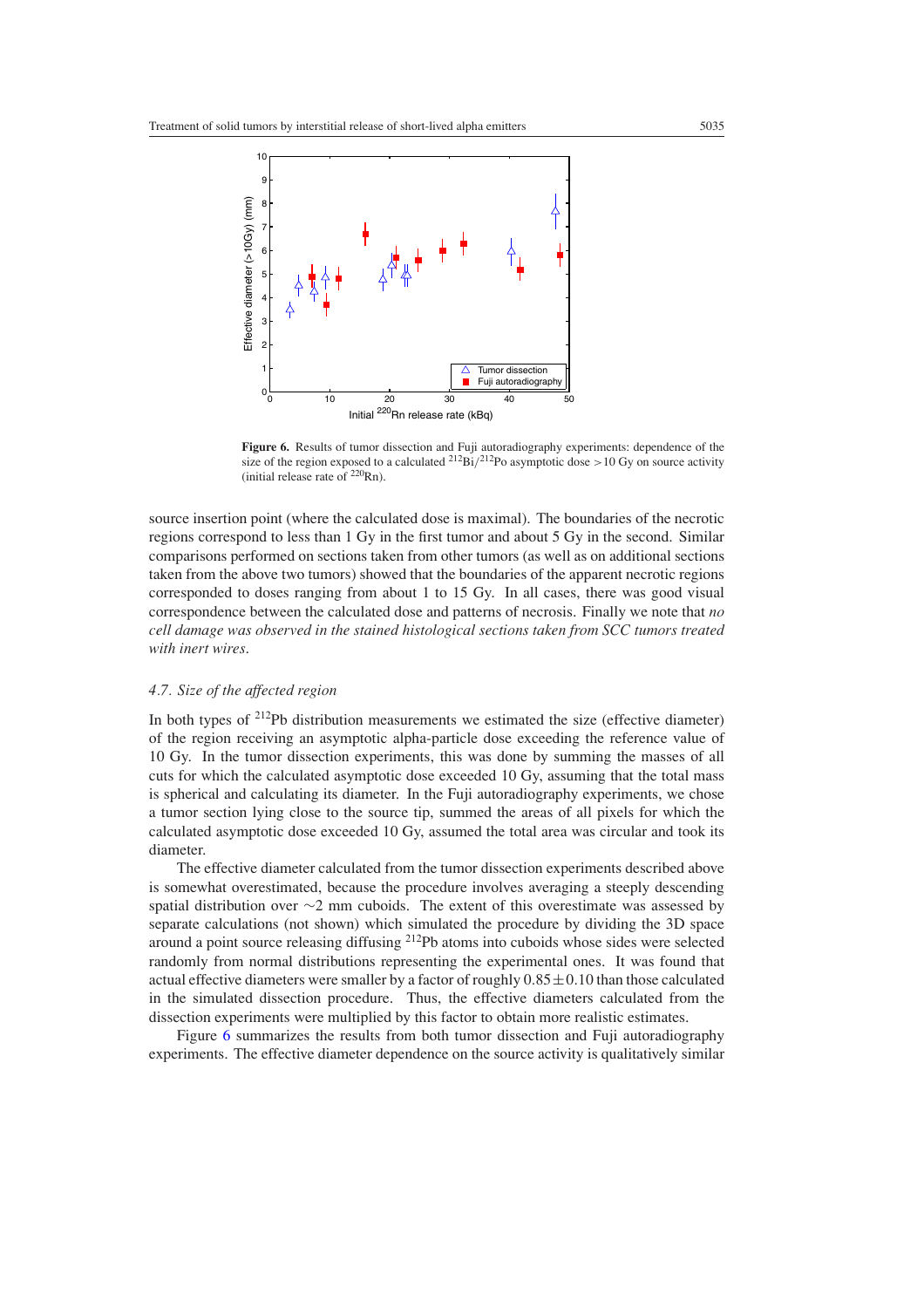

**Figure 7.** Fraction of <sup>212</sup>Pb remaining inside the tumor as a function of tumor mass. Typical uncertainties (not shown) are  $\pm 0.01$ .

to the theoretical prediction concerning the dose contributed by  $^{220}$ Rn and  $^{216}$ Po (figure [3\(](#page-6-0)b)). Choosing 20 Gy as the reference dose, rather than 10 Gy, results in a similar effective diameter curve with all values lower by about 10%. The error bars in figure [6](#page-11-0) represent the uncertainty in the correction factor applied to the results of the tumor dissection experiments, and the uncertainties related to the deconvolution procedure in the Fuji autoradiography experiments. Variations in the calculated effective diameters in neighboring sections, or variations resulting from uncertainties in the section 224Ra content, were generally much smaller.

# *4.8. 212Pb leakage and uptake by major organs*

As noted above, the half-life of  $^{212}Pb$  is sufficiently long to result in partial clearance from the tumor through the blood with subsequent uptake in various organs. The amount of  $2^{12}Pb$ leaking out of the tumor was found by calculating the total  $^{212}Pb$  activity generated by the source and subtracting the <sup>212</sup>Pb activities inside the tumor and on the source itself. This required measuring the  $2^{12}Pb$  and  $2^{24}Ra$  activities on the source upon its removal from the tumor and the <sup>212</sup>Pb activity inside all tumor cuts using the Wallac gamma detector.

The 212Pb leakage probability was measured for 26 SCC tumors with masses in the range 0.07–2.39 g, 2–12 days after being treated with a single source inserted to their center (of the 26 tumors measured, 22 were removed 2–5 days after source insertion). In all cases both tumor and source <sup>212</sup>Pb content was measured. <sup>212</sup>Pb measurements were also performed on several excised major organs as well as on blood samples. In several cases, samples were taken from the tumor bedding (immediately below the tumor).

As one might expect, the total <sup>212</sup>Pb leakage from the tumor, for a source placed roughly in its center, was found to depend on the tumor size, decreasing from up to about 90% for 0.1 g tumors to 12% for 2.4 g tumors. Alternatively, the fraction of  $^{212}Pb$  remaining in the tumor increased from 10% to 88% over the same tumor mass range (figure 7).

<sup>212</sup>Pb leaking from the tumor was found in all measured organs, in varying amounts which generally decreased with tumor mass. The largest 212Pb concentration was detected, in all cases, in the kidneys. The absorbed fraction of  $^{212}Pb$  (relative to the total amount of  $^{212}Pb$ leaving the tumor) in the kidneys, liver, spleen, lungs and heart is shown in table [1.](#page-13-0) Also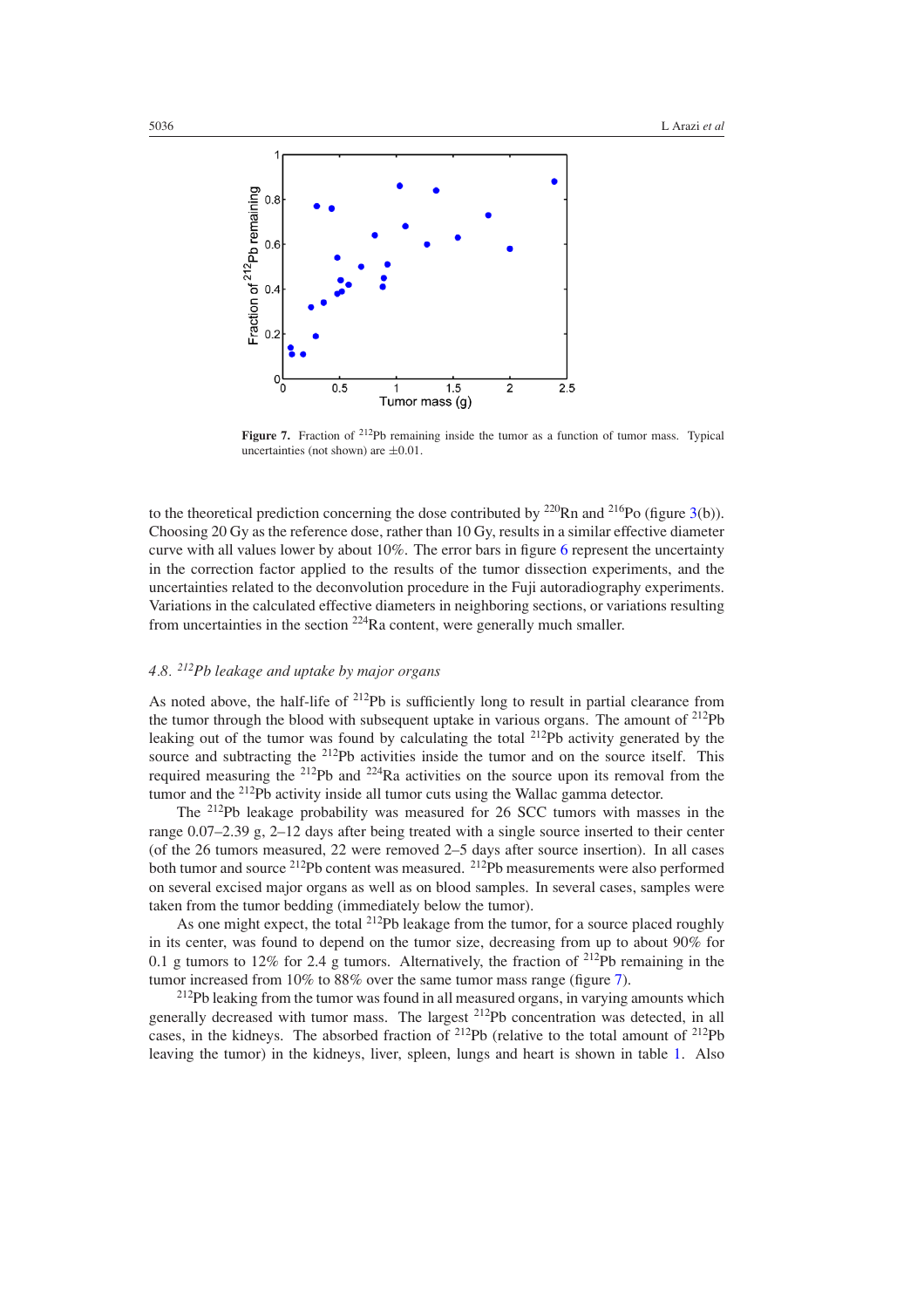|         | Absorbed fraction of <sup>212</sup> Ph |                   | Relative <sup>212</sup> Pb concentration |
|---------|----------------------------------------|-------------------|------------------------------------------|
|         | Number of cases                        | Average $\pm$ SD  | Average $\pm$ SD                         |
| Kidneys | 26                                     | $8.5 \pm 5.8\%$   |                                          |
| Liver   | 25                                     | $4.9 \pm 2.9\%$   | $0.21 \pm 0.05$                          |
| Lungs   | 22                                     | $0.5 \pm 0.3\%$   | $0.13 \pm 0.05$                          |
| Spleen  | 22                                     | $0.4 \pm 0.2\%$   | $0.11 \pm 0.10$                          |
| Heart   | 10                                     | $0.10 \pm 0.06\%$ | $0.05 \pm 0.04$                          |

<span id="page-13-0"></span>Table 1. Fraction of leaked <sup>212</sup>Pb absorbed in the selected organs and <sup>212</sup>Pb concentration (activity per organ mass) relative to that found in the kidneys.

shown is the ratio between <sup>212</sup>Pb concentration  $(^{212}Pb$  activity divided by organ mass) in the above organs relative to the 212Pb concentration in the kidneys. Blood samples taken from seven animals showed that the overall blood content of <sup>212</sup>Pb was 1–7% of the entire <sup>212</sup>Pb activity leaving the tumor (with more than 95% of the activity in the red blood cells). Sporadic measurements of additional organs (stomach, intestines, colon, pancreas, urinary bladder, muscle, brain) yielded  $^{212}$ Pb concentration in the range 0.01–0.13 of that of the kidneys.

Samples taken from adjacent tissue (in particular, the tumor bedding) contained minute <sup>212</sup>Pb activities, with the same typical concentration of other soft tissues (a few per cent of the kidney dose).

#### **5. Discussion**

#### *5.1. Present study*

The experimental results verify the basic premise of the proposed method, namely that the released atoms migrate to considerable distances from the source, giving rise to a substantial dose over a region measuring several millimeters. The somewhat anisotropic shapes of the observed activity patterns and necrotic regions apparently indicate that the dispersion of alpha emitters throughout the tumor is affected by convective processes (either vascular or interstitial) and is not dependent on simple diffusion mechanisms only.

DART is similar, in a sense, to intralesional targeted alpha therapy. Both methods attempt to bypass physical obstacles that hinder the effective dispersion of the targeting vectors in systemic  $\alpha$ -RIT, in particular those related to their extravasation from the blood, by allowing the radionuclides to begin their journey in the cellular space. The fact that DART does not rely on a molecular targeting mechanism is, on the one hand, a limitation as healthy cells may also become subject to alpha particle irradiation; on the other hand, it may also facilitate the migration of alpha emitters inside the tumor, as they do not bind to cellular targets in the immediate vicinity of the source. In addition, DART may offer a practical way of covering the tumor volume with a known (and relatively stable) geometry of sources, enabling, in principle, approximate treatment planning and post-implantation treatment evaluation.

The dose calculation scheme presented in this paper should be regarded merely as an approximate method of providing rough estimates of the size and shape of the affected region. The central assumption of this model that the properties of the medium are time-independent is a crude one, since, in particular, the vascular network in the immediate surrounding of the source is likely affected by its presence. This assumption can hold, however, in regions of low vascularity, for example in central regions of large tumors. The assumption that the temporal behavior of <sup>212</sup>Pb is identical at all points throughout the tumor implicitly neglects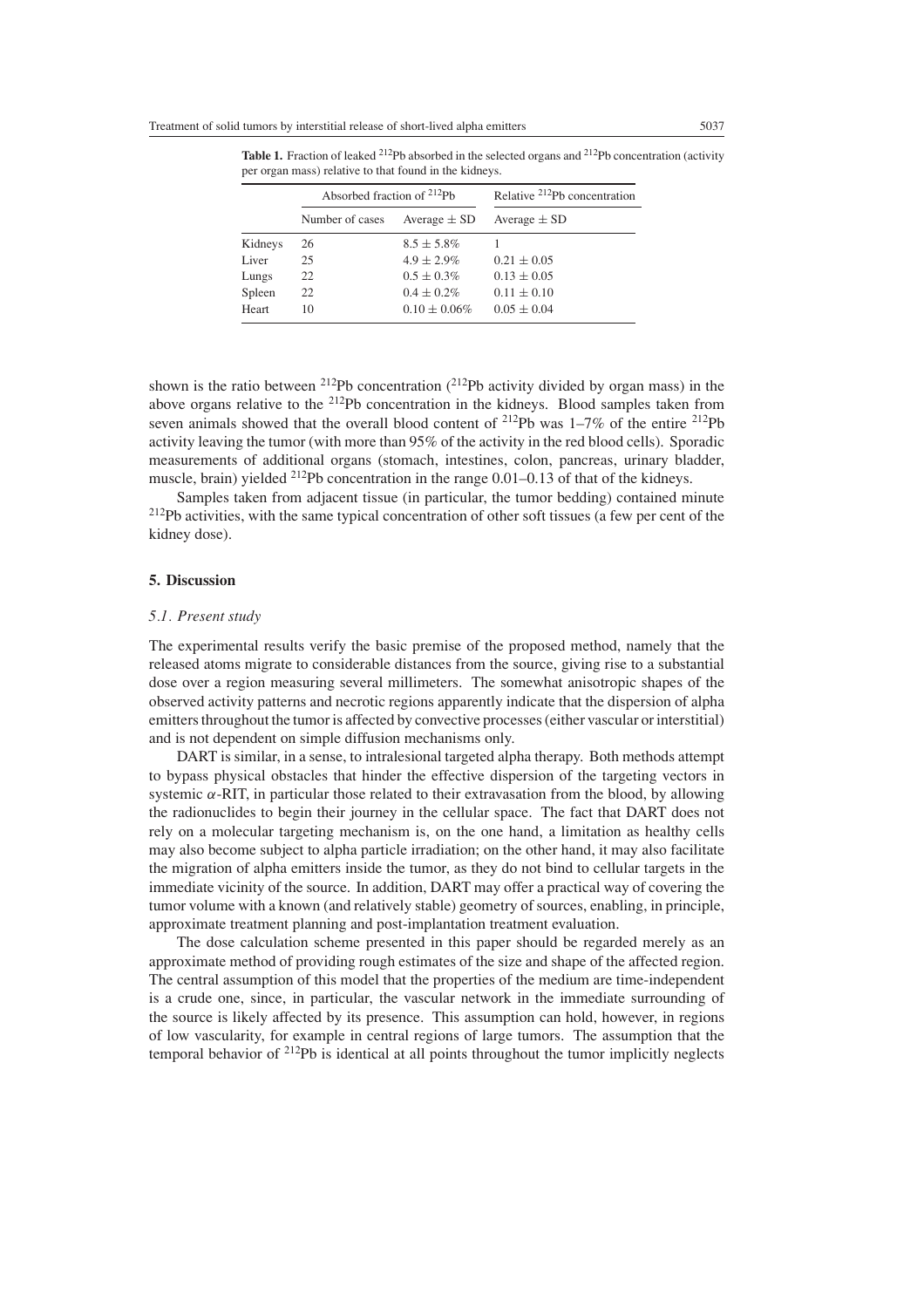any delay that may result from the finite time it takes the atoms (in whatever chemical form) to traverse the tissue. This, however, may not be in gross error, since such delays are expected to be of the order of minutes or several hours at most—much shorter than the duration of the treatment (days). The assumption that  $^{212}Bi$  is in local secular equilibrium with  $^{212}Pb$  is justified (macroscopically) by the experimental data. Our calculations do not account for the difference between kerma and absorbed dose and for possible variations of the LET along the track of the alpha particles, as these are second-order effects. Note that even if the errors in the estimated dose are as high as 100%, the resulting changes in the calculated effective diameters are at most 0.5–1 mm.

The rationale for choosing 10 Gy as the reference dose for which to estimate the size of the affected region is as follows. Tumors can usually be eradicated by a single fraction of photons amounting to a typical dose of 20–25 Gy (i.e., 20–25 Sv); since alpha particles impart irreparable damage to the DNA (and their effect is nearly independent of the oxygenation state of the cell), the required dose equivalent in alpha particle-based treatments should thus be roughly the same. Assuming a modest relative biological effectiveness (RBE) of two, an alpha particle dose of about 10 Gy should achieve this. In addition, if DART sources are arranged on a lattice (e.g. hexagonal) with a typical spacing which equals the 'diameter' of the region receiving *>*10 Gy, the minimal dose in the lattice can safely be expected to exceed  $\sim$ 20 Gy, even if significant anisotropic convective effects are involved. Thus the 10 Gy 'effective diameter' can serve as a guide for the required intra-source spacing in DART wire lattices. Note that for SQ2 derived tumors, where the typical cross section of the nucleus is 40–50  $\mu$ m<sup>2</sup>, the average number of alpha particle traversals through a given nucleus in a 10 Gy region is about 15–25. Assuming Poisson statistics and an average of 15 traversals, the probability that a given nucleus is not traversed by alpha particles is  $3 \times 10^{-7}$ , while its probability to be hit by more than 3 is 0.9998.

The histological observation that cell death extends, in some cases, to regions of very low calculated doses, may reflect inaccuracies in the approximate dose calculation scheme. However, it may also indicate that some of the damage imparted to the tissue results from secondary effects, such as damage to the tumor vasculature that deprives cells from oxygen and nutrients. This intriguing question is left for future research.

The large fraction of  $2^{12}Pb$  remaining inside the tumor indicates that its typical removal time is of the order of several hours, with shorter times corresponding to smaller tumors. The presence of  $2^{12}Pb$  in all of the measured organs, as well as inside the blood, clearly verifies that 212Pb leaves the tumor through the vascular network. Prolonged removal times may result from the time it takes a 212Pb-labeled protein to diffuse to a viable blood vessel (particularly in the necrotic vicinity of the source), as well as from the chaotic and leaky nature of the tumoral vascular network, with its many loops and dead-ends.

The size of the region affected by  $2^{12}$ Bi and  $2^{12}$ Po is apparently larger than that of the region affected by  $^{220}$ Rn and  $^{216}$ Po. Thus, it is possible that the dose contributed by  $^{220}$ Rn and 216Po is 'wasted' over a region that absorbs, in any case, a sufficiently high dose from the decays of <sup>212</sup>Bi and <sup>212</sup>Po. The contribution of the alpha decays of <sup>220</sup>Rn and <sup>216</sup>Po may become more important, though, in highly vascular regions where, on the one hand, <sup>212</sup>Pb removal times will be short and, on the other, the dispersion of <sup>220</sup>Rn may be enhanced. In addition, 220Rn possibly plays, because of its inert nature, a vital role in the initial dispersion of <sup>212</sup>Pb near the source, enabling it to begin its journey all across the cellular space. We note, for completeness, that numerical calculations (not shown) indicated that the dose delivered by the beta decays of <sup>212</sup>Pb, <sup>212</sup>Bi and <sup>208</sup>Tl is limited to the close vicinity (a radius of 1–1.5 mm) of the source and is completely masked by the alpha particle dose delivered by the diffusing atoms.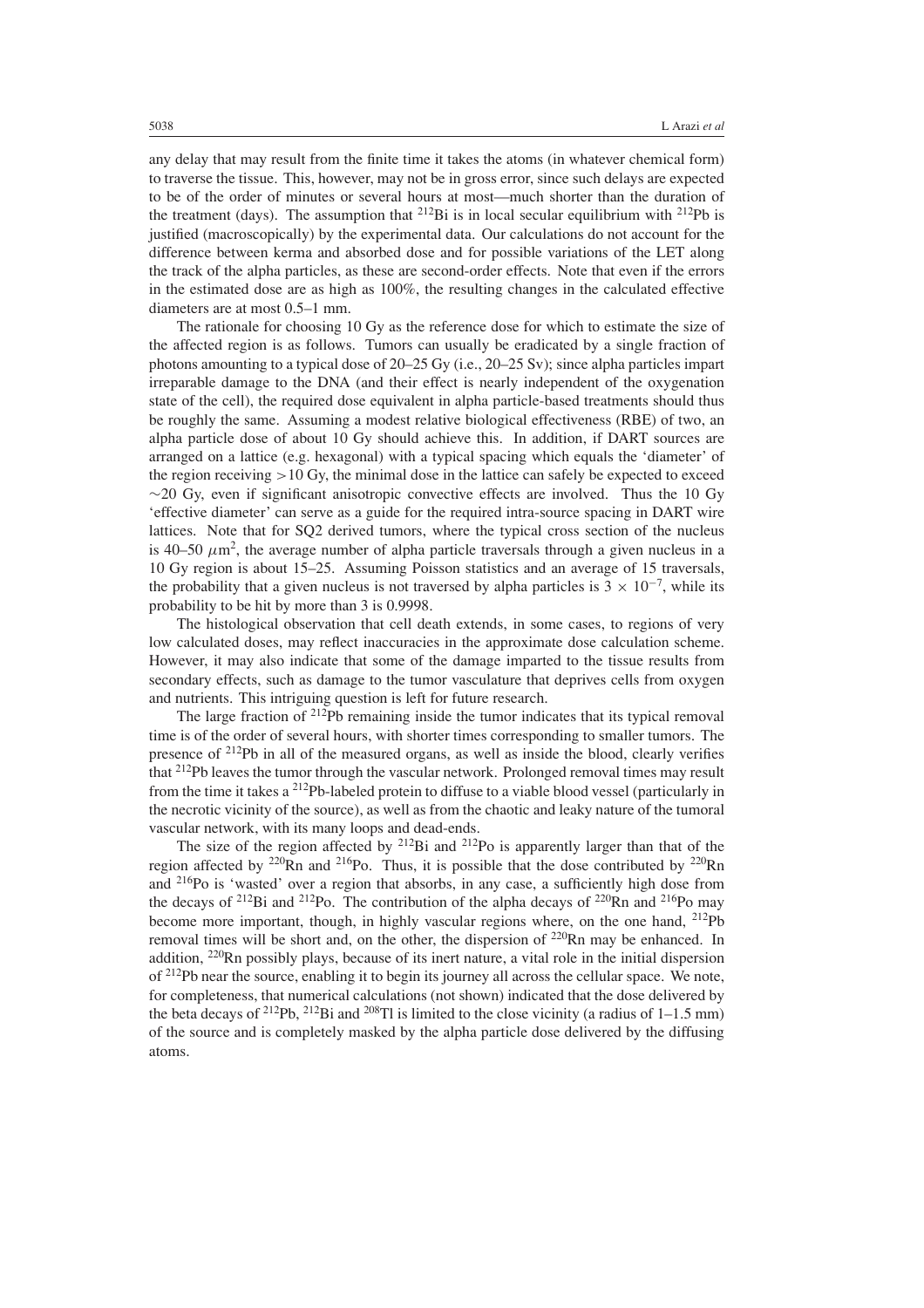#### <span id="page-15-0"></span>*5.2. Future considerations*

This paper focused on the physical principles of DART. Extensive work demonstrating the efficacy of DART against experimental tumor models in mice, with respect to both tumor development and life expectancy, is described elsewhere (Cooks *et al* [2007\)](#page-17-0). Work addressing the dispersion of  $224$ Ra daughters in additional tumor models is under way.

The possible utilization of DART in the treatment of human patients will evidently call for the application of multiple  $^{224}$ Ra sources. This will obviously require careful consideration of the accumulation of  $212Pb$  leaking out of the tumor in healthy organs. Extensive internal dosimetry assessment calculations (to be described in detail elsewhere), based on the ICRP biokinetic model for lead (ICRP [1993](#page-17-0), Leggett [1993](#page-17-0)) and the OLINDA code (Stabin *et al* [2005\)](#page-18-0), demonstrate that the dose to all organs can be expected to lie well below limiting tolerance levels even when the treatment of relatively large tumors is considered. For example, assuming the application of 200–400 kBq (about 5–10  $\mu$ Ci) <sup>224</sup>Ra per tumor gram, the alpha particle dose to the bone surface and kidneys (the organs which receive the highest calculated dose) when treating a 3 cm diameter spherical tumor will be 0.1–0.2 Gy. The red marrow, in this case, will receive an alpha particle dose about five times lower. Because of the low activities involved, gamma emissions along the chain are negligible with respect to the safety of both patient and medical staff. One should note, however, that the dose delivered to distant organs as a result of 212Pb uptake may limit the scope of DART treatments to patients diagnosed with a small number of localized tumors.

Regarding the applicability of the method, the  $^{224}$ Ra decay chain has several attractive features: (1)  $2^{28}$ Th is readily available; (2)  $2^{28}$ Th half-life (1.91 y) is long enough for sustained source production from a given generator; (3)  $^{224}$ Ra half-life (3.66 d) is, on the one hand, long enough from a logistic point of view (i.e., sources can be prepared at a remote facility and shipped with minimal loss of activity) and, on the other hand, short enough to deliver the therapeutic dose over a short period of time. Finally, the source preparation procedure is simple and easily scalable.

To conclude, the observation that a single DART source generates a region of high radiation dose and extensive cell death measuring millimeters in size, coupled with the low activities involved and the simplicity of source preparation, combine to suggest that DART may potentially become an effective and safe tool in the treatment of solid tumors.

#### **Acknowledgments**

This work was partially supported by the Horowitz-Ramot fund and Althera Medical Ltd.

# **Appendix A. 220Rn***/***216Po dose calculation**

We assume that <sup>220</sup>Rn atoms are released from a point source at the origin, at a rate  $S(t) = S(0) e^{-\lambda_{\text{Ra}}t}$ .  $S(0)$  is the <sup>220</sup>Rn release rate at the moment of source insertion into the tumor and  $\lambda_{\text{Ra}}$  is the <sup>224</sup>Ra decay constant ( $\lambda_{\text{Ra}} = 2.19 \times 10^{-6} \text{ s}^{-1}$ ). The time-dependent diffusion equation describing the spatial concentration of <sup>220</sup>Rn atoms,  $n_{\text{Rn}}(r, t)$  (atoms cm<sup>-3</sup>) is

$$
\frac{\partial n_{\text{Rn}}}{\partial t} = D_{\text{Rn}} \nabla^2 n_{\text{Rn}} - \lambda_{\text{Rn}} n_{\text{Rn}} \qquad \text{for} \quad r > 0 \tag{A.1}
$$

with the boundary condition at  $r = 0$ :

$$
\lim_{r \to 0} 4\pi r^2 j_{\text{Rn}}(r, t) = S(0) e^{-\lambda_{\text{Ra}}t}
$$
\n(A.2)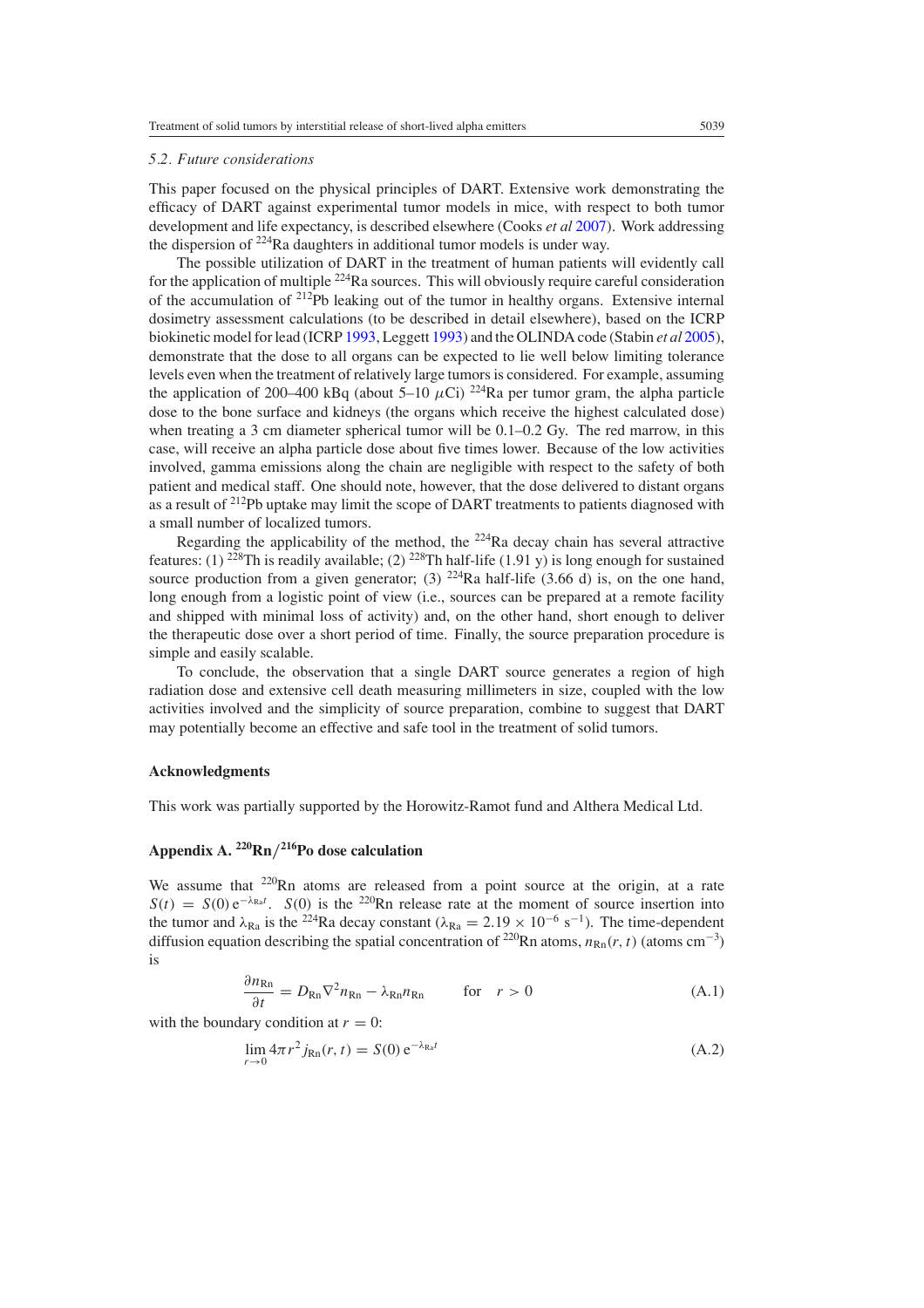where  $j_{\text{Rn}}(r, t) = -D_{\text{Rn}} \frac{\partial n_{\text{Rn}}}{\partial r}$  is the (radial) current density of <sup>220</sup>Rn (atoms cm<sup>-2</sup> s<sup>-1</sup>),  $D_{\text{Rn}}$  is radon's effective diffusion coefficient,  $\lambda_{\text{Rn}}$  is the <sup>220</sup>Rn decay constant ( $\lambda_{\text{Rn}} = 0.0125 \text{ s}^{-1}$ ) and  $\nabla^2$  is the Laplacian operator.

Within several half-lives of  $220$ Rn the solution for equation  $(A,1)$  $(A,1)$  stabilizes on the asymptotic form:

$$
n_{\rm Rn}(r,t) = \frac{S(0) e^{-\lambda_{\rm Ra}t}}{4\pi D_{\rm Rn}} \cdot \frac{e^{-r/L_{\rm Rn}}}{r}
$$
(A.3)

where  $L_{\text{Rn}} = \sqrt{D_{\text{Rn}}/(\lambda_{\text{Rn}} - \lambda_{\text{Ra}})}$  is the diffusion length of <sup>220</sup>Rn. Neglecting the initial buildup phase of <sup>220</sup>Rn, the asymptotic dose (from source insertion to infinity) resulting from the alpha decays of  $^{220}$ Rn and  $^{216}$ Po is

$$
D_{\infty}(r) = \frac{1}{\rho} \int_0^{\infty} \lambda_{\text{Rn}} n_{\text{Rn}}(r, t) \cdot (E_{\text{Rn}} + E_{\text{Po}}) dt \approx \frac{\lambda_{\text{Rn}} S(0) e^{-r/L_{\text{Rn}} r_{\text{Ra}} \cdot (E_{\text{Rn}} + E_{\text{Po}})}{4\pi \rho D_{\text{Rn}} r}
$$
(A.4)

where  $\tau_{Ra} = 1/\lambda_{Ra}$ ,  $E_{Rn}$  and  $E_{Po}$  are the kinetic energies of the alpha particles emitted by <sup>220</sup>Rn and <sup>216</sup>Po (6.288 MeV and 6.778 MeV, respectively) and  $\rho$  is the tissue density (here assumed  $1.05$  g cm<sup>-3</sup>).

# **Appendix B. 212Bi***/***212Po dose calculation**

Let  $N_{\text{Pb}}^{j}(t)$  be the total number of <sup>212</sup>Pb atoms inside an element *j* at time *t*. We assume that each decay event of <sup>224</sup>Ra on the source *immediately* gives rise to  $f_j$  new <sup>212</sup>Pb atoms in element *j* (no time delays) and that *fj is not time dependent* (fixed biological settings). Hence,

$$
\frac{\mathrm{d}N_{\mathrm{Pb}}^j}{\mathrm{d}t} = f_j \Gamma_{\mathrm{Ra}}^{src}(t) - \lambda_{\mathrm{Pb}} N_{\mathrm{Pb}}^j.
$$
\n(B.1)

Equation (B.1) gives, for the local <sup>212</sup>Pb activity (taking  $\Gamma_{\text{Pb}}^{j}(0) = 0$ ),

$$
\Gamma_{\rm Pb}^j(t) = f_j \frac{\lambda_{\rm Pb}}{\lambda_{\rm Pb} - \lambda_{\rm Ra}} \Gamma_{\rm Ra}^{src}(0) \cdot \left( e^{-\lambda_{\rm Ra}t} - e^{-\lambda_{\rm Pb}t} \right). \tag{B.2}
$$

Specifically, at the time of tumor removal,

$$
\Gamma_{\rm Pb}^j(t_r) = f_j \frac{\lambda_{\rm Pb}}{\lambda_{\rm Pb} - \lambda_{\rm Ra}} \Gamma_{\rm Ra}^{src}(0) \cdot \left( e^{-\lambda_{\rm Ra} t_r} - e^{-\lambda_{\rm Pb} t_r} \right). \tag{B.3}
$$

Thus, by dividing the above two equations, the local activity at time *t* can be calculated based on the *measured* activity at the time of tumor removal:

$$
\Gamma_{\rm Pb}^j(t) = \Gamma_{\rm Pb}^j(t_r) \frac{e^{-\lambda_{\rm Ra}t} - e^{-\lambda_{\rm Pb}t}}{e^{-\lambda_{\rm Ra}t_r} - e^{-\lambda_{\rm Pb}t_r}}.
$$
\n(B.4)

We now turn to calculate the dose. The assumption that there is no redistribution of  $^{212}Bi$ implies that each decay event of 212Pb leads to a single alpha particle emission at the same location. Neglecting the <sup>∼</sup>1 h delay between the decay events of 212Pb and 212Bi, the dose at time *t* is given by

$$
Dose_{\text{BiPo}}^{j}(t) = \frac{E_{\text{BiPo}}}{m_j} \int_0^t \Gamma_{\text{Pb}}^{j}(t') dt'
$$
  
= 
$$
\frac{E_{\text{BiPo}}}{m_j} \cdot \frac{\Gamma_{\text{Pb}}^{j}(t_r)}{e^{-\lambda_{\text{Ra}}t_r} - e^{-\lambda_{\text{Pb}}t_r}} (\tau_{\text{Ra}} \cdot (1 - e^{-\lambda_{\text{Ra}}t}) - \tau_{\text{Pb}} \cdot (1 - e^{-\lambda_{\text{Pb}}t}))
$$
(B.5)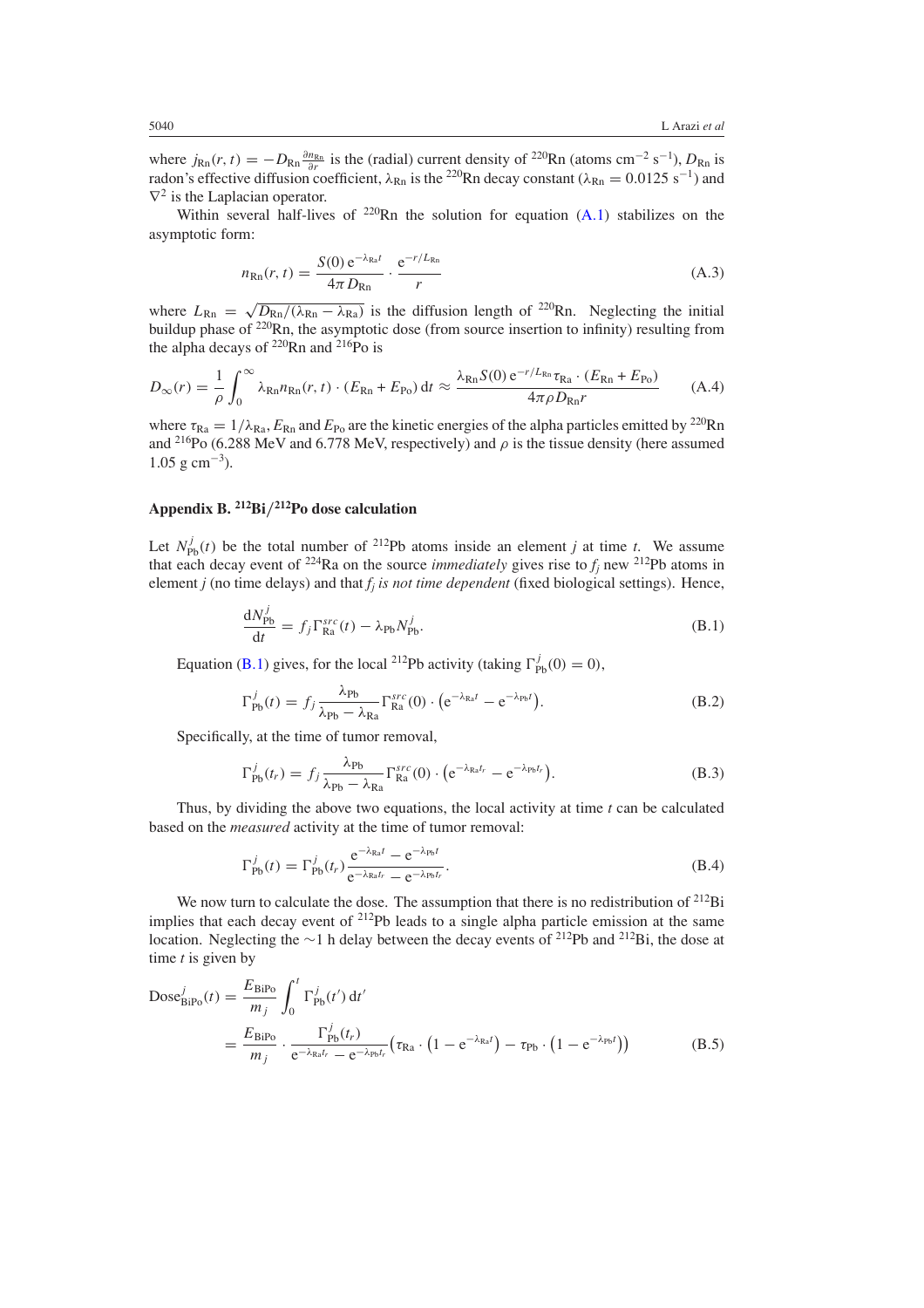<span id="page-17-0"></span>where  $\tau_{\text{Ra}} = 1/\lambda_{\text{Ra}}$ ,  $\tau_{\text{Pb}} = 1/\lambda_{\text{Pb}}$  and  $m_j$  is the mass element *j*. The asymptotic dose is

$$
Dose_{\text{BiPo}}^j(\infty) = \frac{E_{\text{BiPo}}}{m_j} \int_0^\infty \Gamma_{\text{Pb}}^j(t') dt' = \frac{E_{\text{BiPo}}}{m_j} \cdot \frac{\Gamma_{\text{Pb}}^j(t_r) \cdot (\tau_{\text{Ra}} - \tau_{\text{Pb}})}{e^{-\lambda_{\text{Ra}}t_r} - e^{-\lambda_{\text{Pb}}t_r}}. \quad (B.6)
$$

#### **References**

- Allen B J 2006 Internal high linear energy transfer (LET) targeted radiotherapy for cancer *Phys. Med. Biol.* **51** [R327–41](http://dx.doi.org/10.1088/0031-9155/51/13/R19)
- Allen B J *et al* 2005 Intralesional targeted alpha therapy for metastatic melanoma *Cancer Biol. Ther.* **4** 1318–24
- Allen B J, Rizvi S M A and Tian Z 2001 Preclinical targeted alpha therapy for subcutaneous melanoma *Melanoma Res.* **11** [175–82](http://dx.doi.org/10.1097/00008390-200104000-00013)

Amemiya Y and Miyahara J 1988 Imaging plate illuminates many fields *Nature* **336** [89–90](http://dx.doi.org/10.1038/336089a0)

- Blank M, Lavie G, Mandel M, Hazan S, Orenstein A, Meruelo D and Keisari Y 2004 Antimetastatic activity of the photodynamic agent hypericin in the dark *Int. J. Cancer* **111** [596–603](http://dx.doi.org/10.1002/ijc.20285)
- Bourgeois D, Moy J P, Svensson S O and Kvick Å 1994 The point-spread function of X-ray image-intensifiers/ CCD-camera and imaging-plate systems in crystallography: assessment and consequences for the dynamic range *J. Appl. Cryst.* **27** [868–77](http://dx.doi.org/10.1107/S0021889894004048)
- Christiansen J and Rajasekaran A K 2004 Biological impediments to monoclonal antibody-based cancer immunotherapy *Mol. Cancer Ther.* **3** 1493–501
- Cooks T, Arazi L, Schmidt M, Keisari Y and Kelson I 2007 Growth retardation and destruction of experimental squamous cell carcinoma by interstitial radioactive wires releasing diffusing alpha-emitting atoms *Int. J. Cancer* Submitted
- Couturier O, Supiot S, Degraef-Mougin M, Faivre-Chauvet A, Carlier T, Chatal J F, Davodeau F and Cherel M 2005 Cancer radioimmunotherapy with alpha-emitting nuclides *Eur. J. Nucl. Med. Mol. Imaging* **32** [601–14](http://dx.doi.org/10.1007/s00259-005-1803-2)

Godwin H A 2001 The biological chemistry of lead *Curr. Opin. Chem. Biol.* **5** [223–7](http://dx.doi.org/10.1016/S1367-5931(00)00194-0)

- Hall E J 2000 *Radiobiology for the Radiologist* 5th edn (Philadelphia, PA: Lippincott Williams & Wilkins)
- ICRP 1993 Age-Dependent Doses to Members of the Public from Intake of Radionuclides: Part 2 Ingestion Dose Coefficients *ICRP Publication 67 Ann. of the ICRP vol 23 (3-4)* (Oxford: Pergamon)
- Jahne B, Heinz G and Dietrich W J 1987 Measurement of the diffusion coefficients of sparingly soluble gases in water *J. Geophys. Res.* **92** 10767–76
- Jain R K 1999 Transport of molecules, particles and cells in solid tumors *Ann. Rev. Biomed. Eng.* **1** [241–63](http://dx.doi.org/10.1146/annurev.bioeng.1.1.241)

Jain R K and Baxter L T 1988 Mechanisms of heterogeneous distribution of monoclonal antibodies and other macromolecules in tumors: significance of elevated interstitial pressure *Cancer Res.* **48** 7022–32

Jurcic J G 2005 Immunotherapy for acute myeloid leukemia *Curr. Oncol. Rep.* **7** [339–46](http://dx.doi.org/10.1007/s11912-005-0060-7)

- Kennel S J, Boll R, Stabin M, Schuller H M and Mirzadeh S 1999 Radioimmunotherapy of micrometastases in lung with vascular targeted 213Bi *Br. J. Cancer* **80** [175–84](http://dx.doi.org/10.1038/sj.bjc.6690337)
- Kiss M Z, Sayers D E and Zhong Z 2002 Comparison of x-ray detectors for a diffraction enhanced imaging system *Nucl. Instrum. Methods* B **491** [280–90](http://dx.doi.org/10.1016/S0168-9002(02)01125-7)
- Kneifel S *et al* 2006 Local targeting of malignant gliomas by the diffusible peptidic vector 1,4,7,10 tetraazacyclododecane-1-glutaric acid-4,7,10-triacetic acid-substance p *Clin. Cancer Res.* **12** [3843–50](http://dx.doi.org/10.1158/1078-0432.CCR-05-2820)
- Larsen R H, Akabani G, Welsh P and Zalutsky M R 1998 The cytotoxicity and microdosimetry of astatine-211-labeled chimeric monoclonal antibodies in human glioma and melanoma cells in vitro *Radiat. Res.* **149** [155–62](http://dx.doi.org/10.2307/3579925)
- Larsen R H and Bruland O S 1998 Intratumor injection of immunoglobulins labelled with the alpha-particle emitter 211At: analyses of tumor retention, microdistribution and growth delay *Br. J. Cancer* **77** [1115–22](http://dx.doi.org/10.1016/S0168-9002(02)01125-7)
- Lederer C M and Shirley V S 1977 *Table of Isotopes* 7th edn (New York: Wiley)
- Leggett R W 1993 An age-specific kinetic model of lead metabolism in humans *Environ. Health Perspect.* **101** [598–616](http://dx.doi.org/10.2307/3431645)
- Lucy L B 1974 An iterative technique for the rectification of observed distributions *Astron. J.* **79** [745–54](http://dx.doi.org/10.1086/111605)
- Macklis R M, Lin J Y, Beresford B, Atcher R W, Hines J J and Humm J L 1992 Cellular kinetics, dosimetry, and radiobiology of alpha-particle radioimmunotherapy: induction of apoptosis *Radiat. Res.* **130** [220–6](http://dx.doi.org/10.2307/3578279)
- Mulford D A, Scheinberg D A and Jurcic J G 2005 The promise of targeted alpha-particle therapy *J. Nucl. Med.* **46** [\(Suppl.\) 199S–204S](http://dx.doi.org/10.1016/S0168-9002(02)01125-7)
- Nilsson S, Larsen R H, Fossa S D, Balteskard L, Borch K W, Westlin J E, Salberg G and Bruland O S 2005 First clinical experience with alpha-emitting radium-223 in the treatment of skeletal metastases *Clin. Cancer Res.* **11** [4451–9](http://dx.doi.org/10.1158/1078-0432.CCR-04-2244)

NRC 1999 *Risk Assessment of Radon in Drinking Water* (Washington, DC: National Academy Press)

Richardson W H 1972 Bayesian-based iterative method of image restoration *J. Opt. Soc. Am.* **62** [55–9](http://dx.doi.org/10.1016/S0168-9002(02)01125-7)